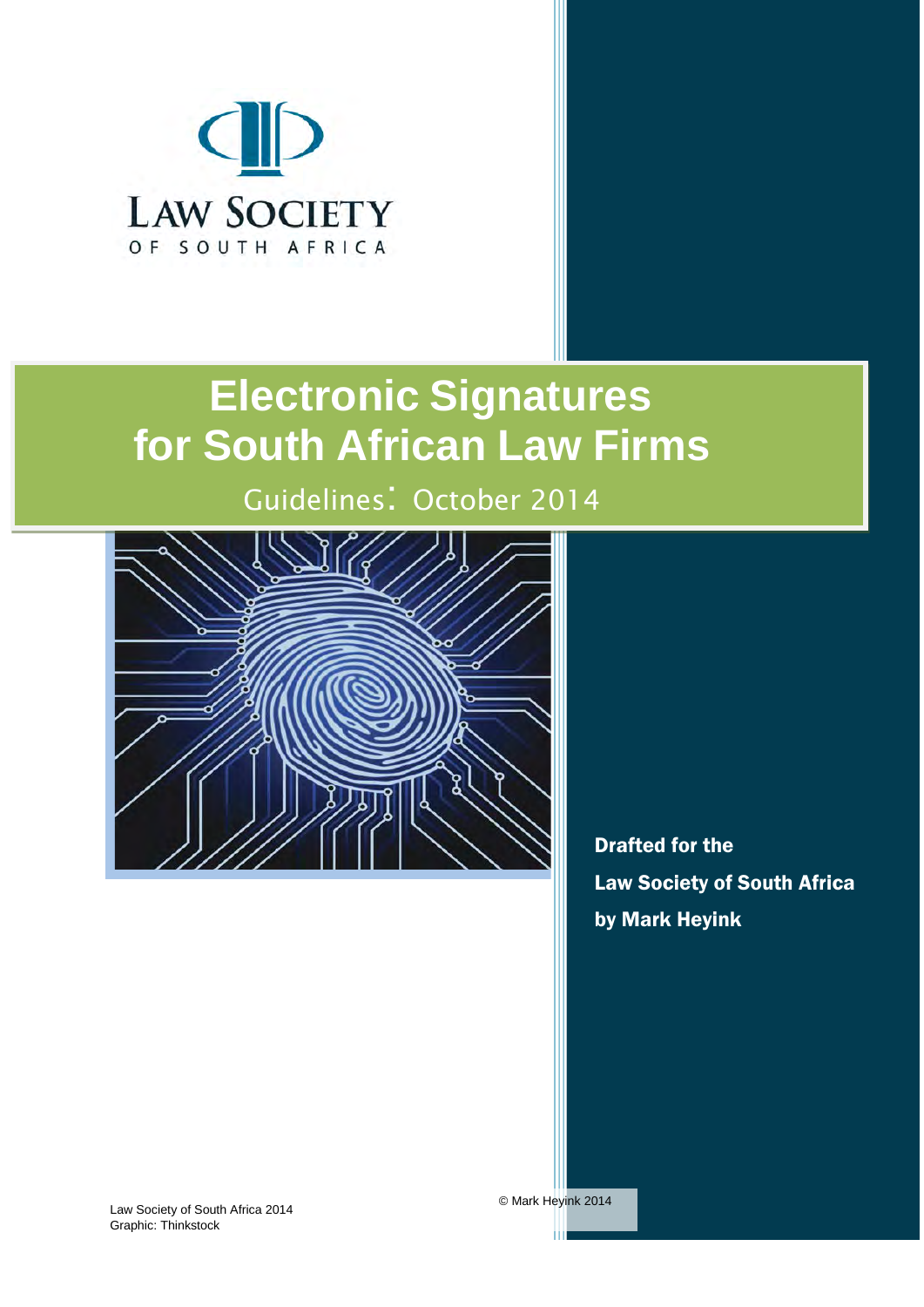# **Electronic Signatures for South African Law Firms**

**LSSA Guidelines**

**VERSION 1.0**



Attorney, Notary & Conveyancer Specialising in Information Law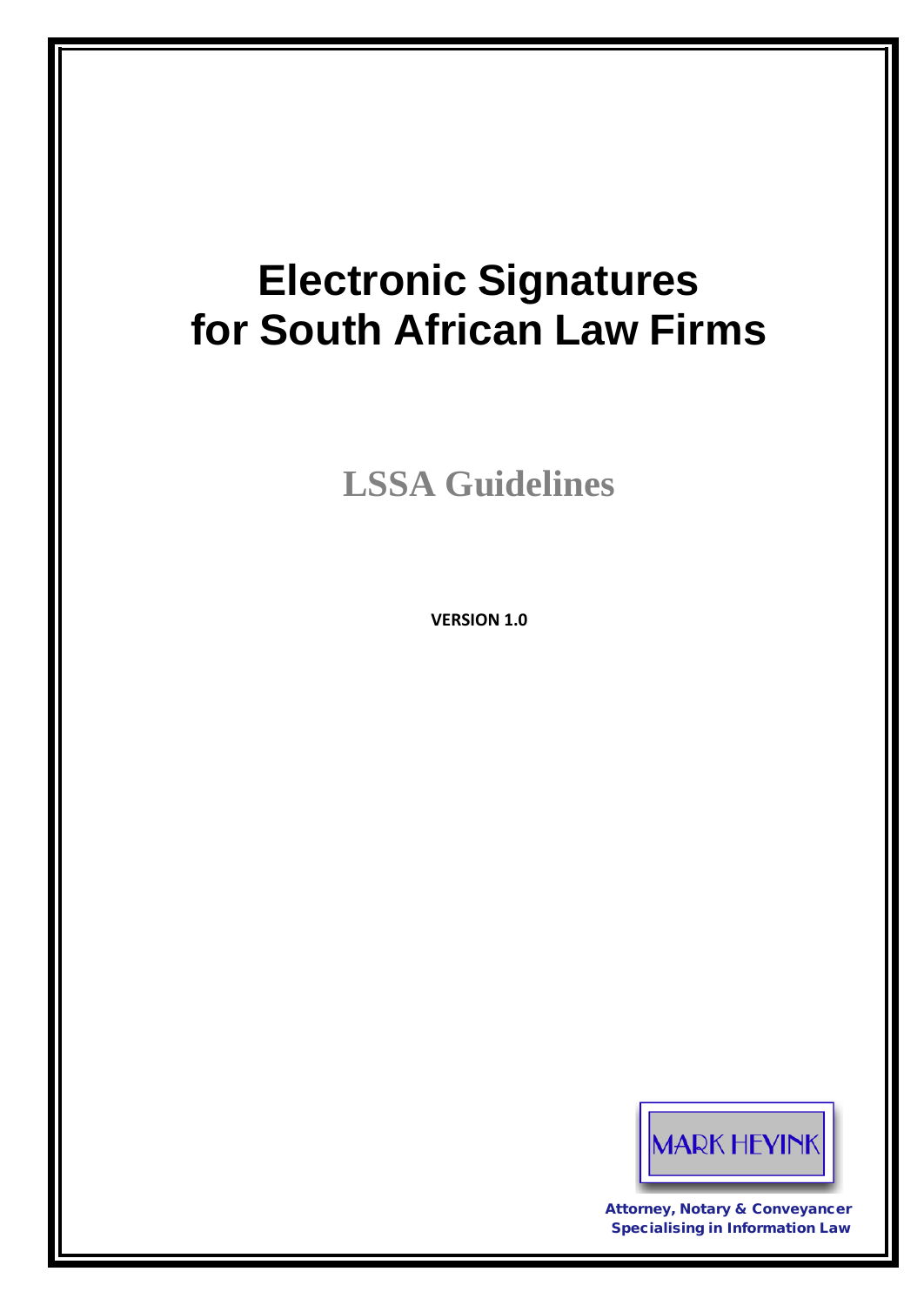

### Electronic Signatures Guideline 2014

| Conclusion. |    |
|-------------|----|
| Chapter 6   | 19 |
|             |    |
|             |    |
|             |    |
|             |    |
|             |    |
|             |    |
|             |    |
|             |    |
|             |    |
|             |    |
|             |    |
|             |    |
|             |    |

 $\mathcal{L}_{\mathcal{A}}$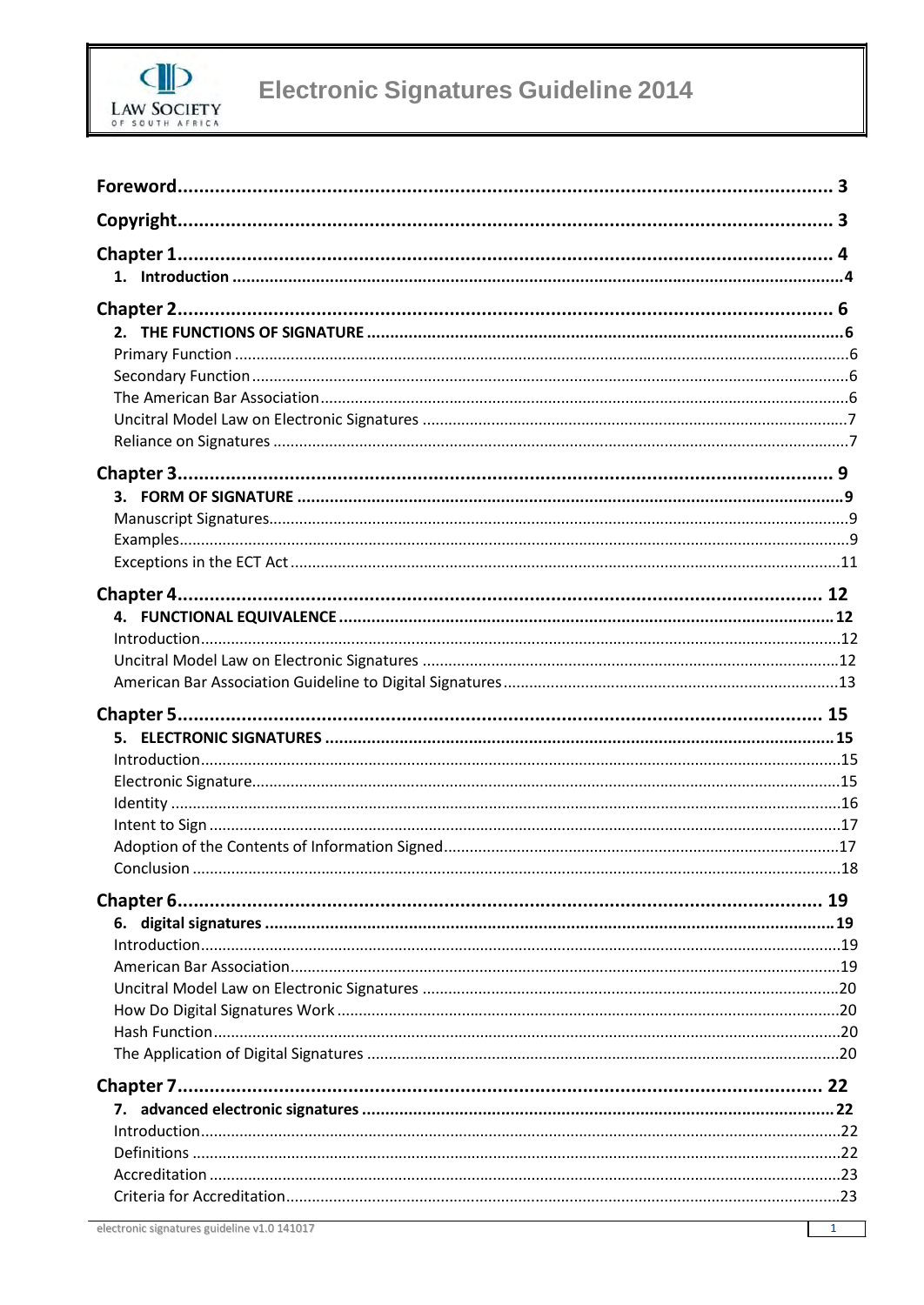

### Electronic Signatures Guideline 2014

| SANS21188-2006 (Public Key Infrastructure for Financial Services - Practices and Policy Framework)26 |  |
|------------------------------------------------------------------------------------------------------|--|
|                                                                                                      |  |
|                                                                                                      |  |
|                                                                                                      |  |
| 8. THE IMPORTANCE OF ELECTRONIC SIGNATURES FOR ATTORNEYS IN SOUTH AFRICA  28                         |  |
|                                                                                                      |  |
|                                                                                                      |  |
|                                                                                                      |  |
|                                                                                                      |  |
|                                                                                                      |  |
|                                                                                                      |  |
|                                                                                                      |  |
|                                                                                                      |  |

 $\mathcal{L}_{\mathcal{A}}$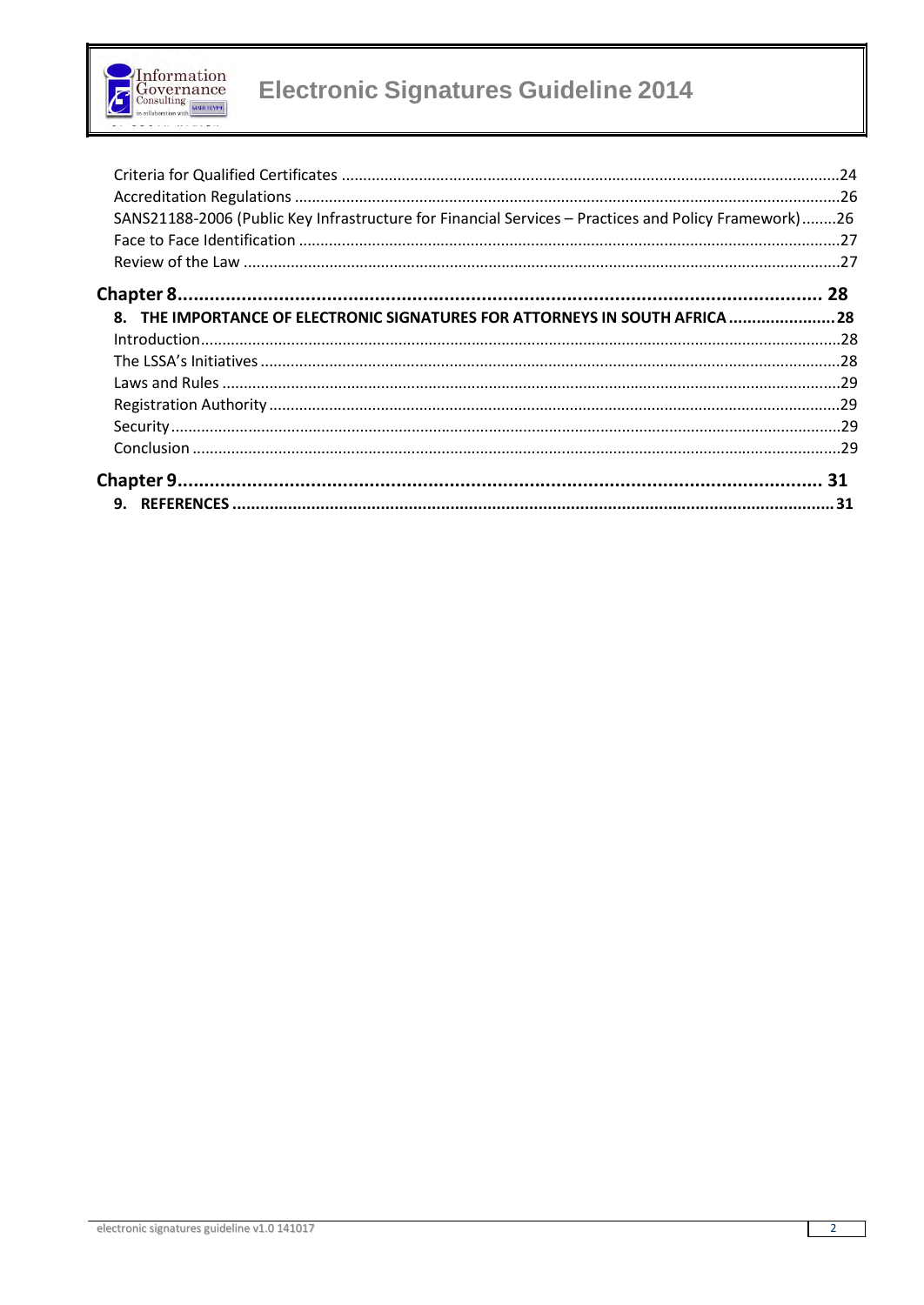### **Foreword**

**LAW SOCIETY** 

**Please read this foreword carefully.**

**This guideline has been compiled for the Law Society of South Africa primarily as a tool to assist attorneys in familiarising themselves with the understanding of electronic signatures.**

**This guideline is not intended and must not be construed as establishing any legal obligation. Neither is the guideline intended, nor must it be construed, as providing legal advice.**

**Signatures are intuitively understood by lawyers and lay persons alike. Their functions have become well established in commercial practice and it is extremely infrequently that, aside from questions of fraud, issues relating to signatures have to be decided upon in legal proceedings.**

**Electronic signatures and manuscript signatures differ considerably in form and manner of application. This Guideline addresses the difference in form between manuscript and electronic signatures and how in functions that are the equivalent of those inherent in manuscript signatures may be established by using electronic signatures properly.**

### **Copyright**

**Copyright in this material vests in Mark Heyink. The material may be used by the Law Society of South Africa under a licence granted by Mark Heyink.**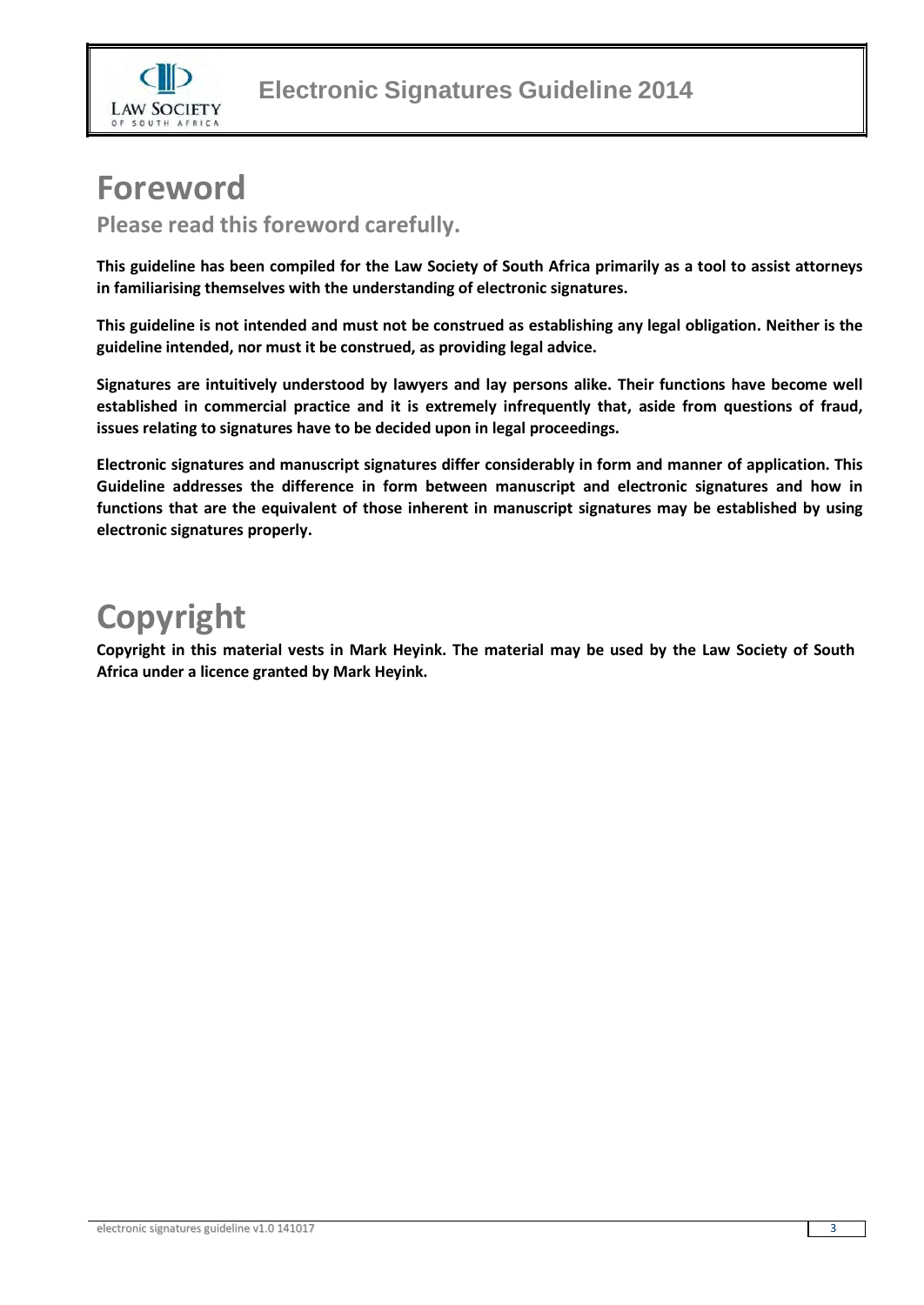

#### 1. **INTRODUCTION**

- 1.1 The use of signatures is ubiquitous and prevalent in our modern life in a myriad of ways. What is interesting is that in the author's lecturing on the subject, when attendees are asked how many times they may have signed their name during a particular day, almost without fail the answer is with reference only to manuscript signatures. This, despite the fact that many of them will have initiated tens and in some cases hundreds of electronic communications over the same period. In many very instances these communications will have been signed by the author or originator of the communication.
- 1.2 Signatures have been part of our written communications over thousands of years. As a consequence manuscript signatures are universally understood both in business and from a legal perspective and the need to define the meaning and functions of signature and its legal implications has been limited.
- 1.3 The advent of electronic communications, in which the use of manuscript signatures is redundant, has made it necessary to reconsider the nature and functions of electronic signatures in their various forms. In view of the considerable predominance of written communications being electronic and the importance of signatures in our communications, we need to re-examine how the functions of electronic signatures mirror the functions of manuscript signatures.
- 1.4 The author's experience is that there is widespread ignorance of the implications of use of electronic signatures, the different forms of electronic signatures and how they ensure the reliability of the signature itself and the integrity of electronic information signed by way of an electronic signature. Unfortunately, this ignorance is not confined to lay people and there are very few attorneys properly equipped to deal with the issues arising from the use of electronic signatures in their different forms.
- 1.5 This paper seeks to provide an understanding of:
	- $\odot$  the function of signatures, whether manuscript or electronic;
	- how electronic signatures in their different forms may provide "functional equivalence" (and are in certain cases superior) to manuscript signatures;
	- how digital signatures work; and
	- $\odot$  the evidential implications of the use of electronic signatures.
- 1.6 This Guideline also seeks to remove the confusion that has been created by the drafters of the Electronic Communications and Transactions Act ("the Act") in their failure to follow international principles defining electronic signatures and also to highlight the consequence of this failure. In doing so it is hoped that the Guideline will assist attorneys in understanding the very different approach taken by the drafters of the Act to the international principles and practices governing the use of electronic signatures.
- 1.7 Finally, this Guideline will deal with the importance of electronic signatures to members of the legal profession;
	- $\odot$  in protecting the confidentiality of communications, as we are bound by the rules of our profession to do; and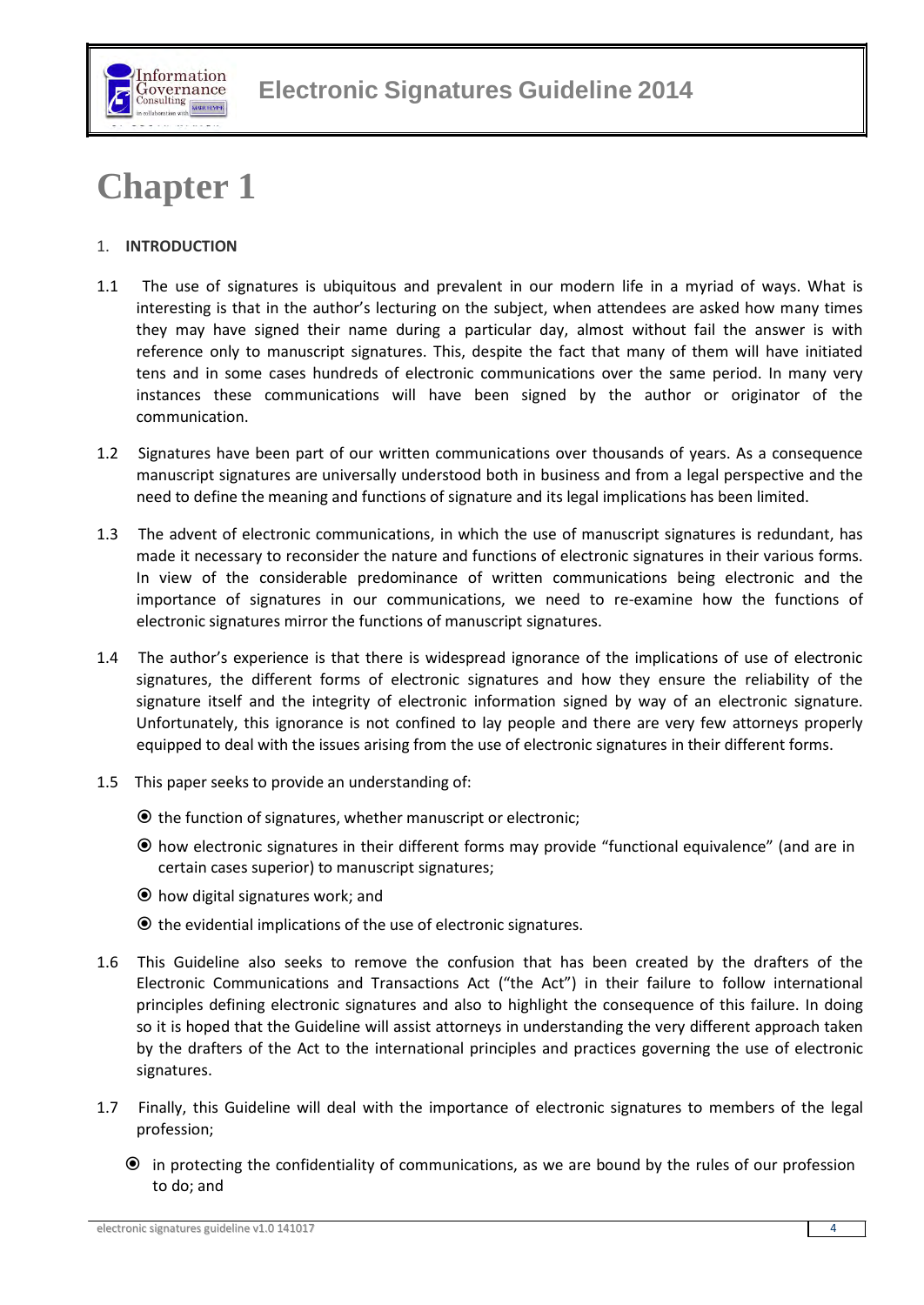

- the profession's prospective dependency on information systems requiring the authentication of the identity of originators of communications (for instance eService and eFiling in our courts, e-Cadastre, electronic deeds registration systems and other electronic communications with government and private institutions where the signature of attorneys, conveyancers and notaries may be required).
- 1.8 It is stressed that in dealing with electronic signatures the issue of information security and how it applies to the use of electronic signatures is of fundamental importance. To that degree the Guideline on Information Security for South African Law Firms published by the LSSA is supplementary to this Guideline.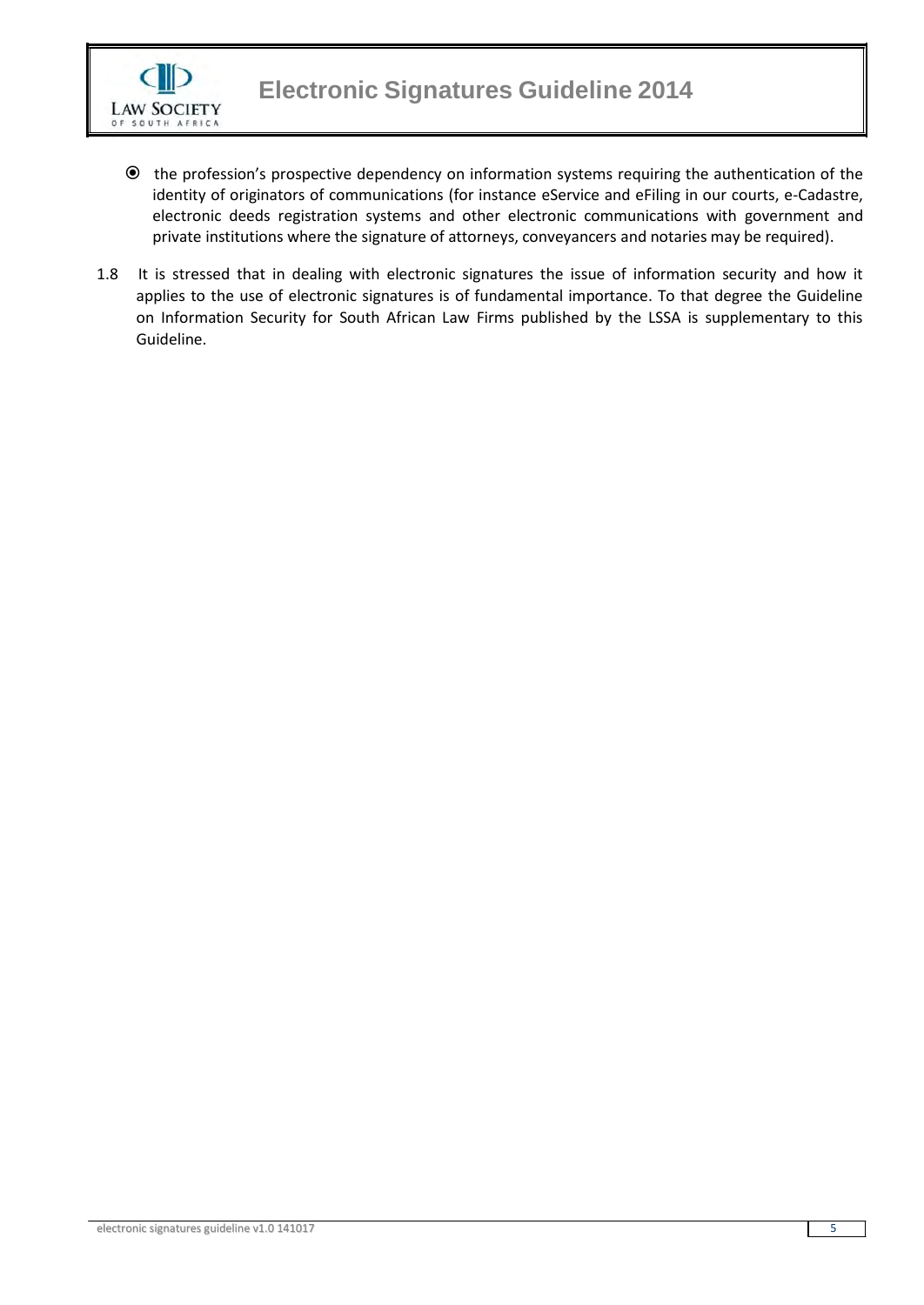

#### 2. **THE FUNCTIONS OF SIGNATURE**

#### **The aim of this chapter is to assist the reader in understanding:**

- The primary functions of a signature, which include evidencing the:
	- o Identity of the signatory;
	- o Intention of the signatory to sign; and
	- o Adoption of the writing signed by the signatory.

#### **Primary Function**

- 2.1 Professor Chris Reed, the Head of the Information Technology Law Unit Queen Mary & Westville College, London, in an article entitled "What is a Signature", identifies three primary functions of a signature recognised in commercial practice and in English law. Professor Reed concludes that English courts are prepared, at least in the case of hard copy documents, to accept signatures made in any manner that provide evidence of:
	- The identity of the signatory;
	- That the signatory intended a signature to be his or her signature; and
	- That the writing or text to which the signature is associated is adopted or approved by the signatory.
- 2.2 It is submitted that the same principles apply to the use of manuscript signatures in South African law.

#### **Secondary Function**

2.3 In addition to the primary functions, Professor Reed also notes that there are secondary functions of signatures, which include the validation of some forms of administrative action and the protection of consumers. These issues are dealt with later.

#### **The American Bar Association**

2.4 The American Bar Association ("ABA") in its "Guideline to Digital Signatures" states:

*"A signature is not part of the substance of a transaction but rather of its representation or form. Signing writings serve the following general purposes:*

- **Evidence**  a signature authenticates a writing by identifying the signer with a signed document. When the signer makes a mark in a distinctive manner, the writing becomes attributable to the signer;
- **Ceremony**  The act of signing a document calls to the signer's attention the legal significance of the signer's acts and thereby helps to prevent inconsiderate engagements.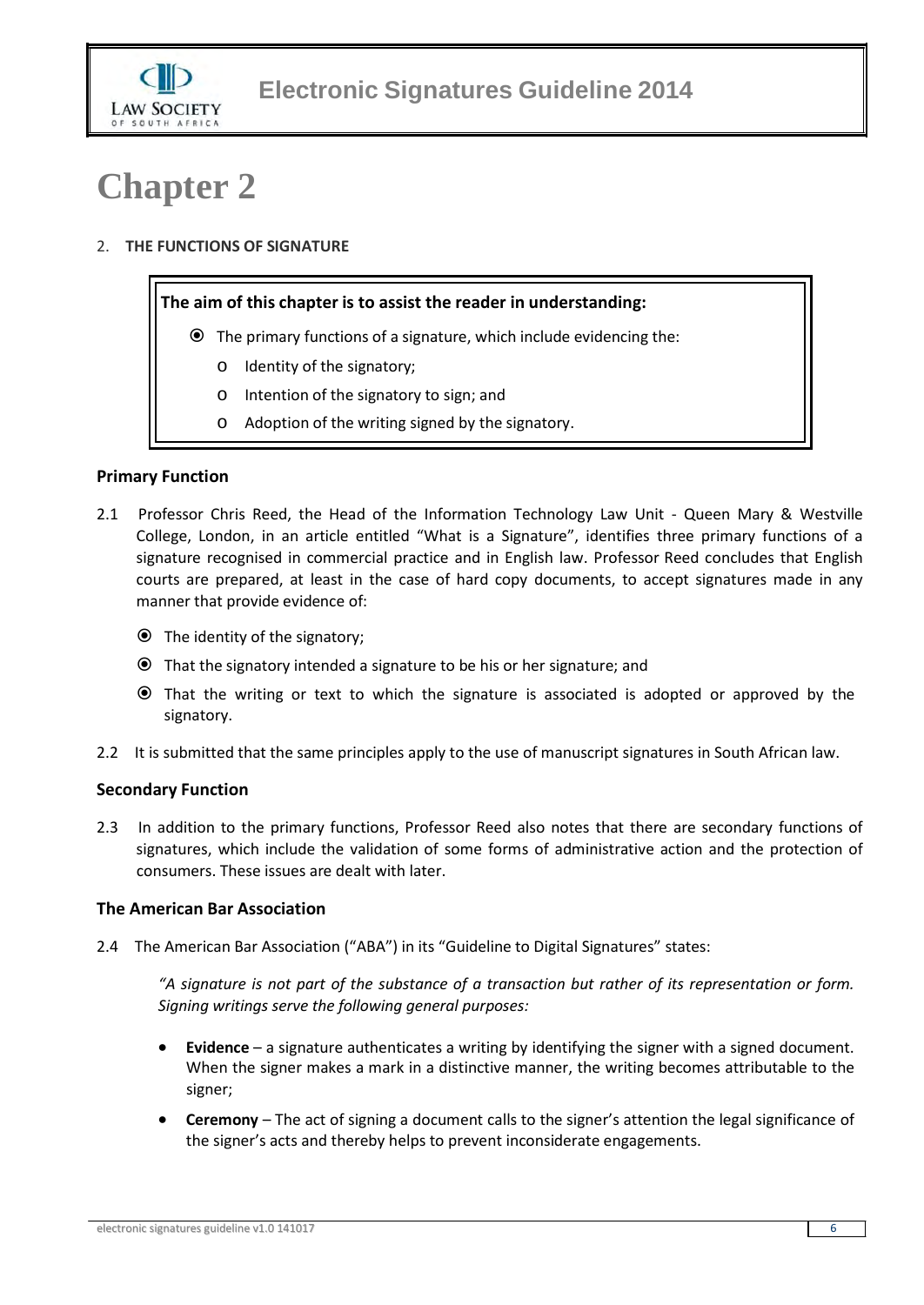

- **Approval**  Approval, in certain contexts defined by law or custom by way of signature, expresses the signer's approval or authorisation of the writing, or the signer's intention that it has legal effect."
- 2.5 While the wording differs, what is immediately evident is that the functions contemplated by Professor Reed and the purposes stipulated in the ABAs "Digital Signature Guidelines" correlate closely. The issue of "identification" and "evidence" correlate with one another, the "intent of the signatory" and "ceremony" correlates with one another, and the issue of "adoption" and "approval" correlate with one another.
- 2.6 The ABA also identifies, as one of the purposes of signature, the function of "efficiency and logistics". It indicates that this function imparts a sense of clarity and finality to the transactions and may lessen the subsequent need to enquire beyond the face of the document. Professor Reed sees this as a secondary purpose which he describes as "a validation of an administrative action".

#### **Uncitral Model Law on Electronic Signatures**

2.7 The "Uncitral Model Law on Electronic Signatures Guide to Enactment 2001" ("the Uncitral Signature Guide") also deals with the function of signatures. It identifies the following functions traditionally performed by signature in a paper-based environment:

*"… to identify a person; to provide certainty as to the personal involvement of that person in the act of signing; to associate the person with the content of the document."*

2.8 The Uncitral Signature Guide continues:

*"It was noted that, in addition, a signature could perform a variety of functions, depending on the nature of the document that was signed. For example a signature might attest to: the intent of a party to be bound by the content of a signed contract; the intent of a person to endorse authorship of a text (thus displaying awareness of the fact that legal consequences might possibly flow from the act of signing); the intent of a person to associate itself with the content of a document written by someone else; the fact that the time when a person had been at a given place."*

- 2.9 Again, in principle, there is no deviation from Professor Reed's hypothesis.
- 2.10 It is submitted that the same principles apply to signature in South African law.

#### **Reliance on Signatures**

- 2.11 Against this background a signature is evidence of the functions intended to be achieved by the signature. Essentially a signature will, on the face of it (sometimes supplemented by information associated with the signature), absent evidence to the contrary, be regarded by our courts as evidence that these functions were intended by the signatory.
- 2.12 Thus, if a purported signatory disputes that he or she is in fact the signer of a document and successfully provides evidence that the signature was not his or hers (the signature is a forgery), then clearly the "identity" function is not met and the elements of intent normally attributed to the signature would be absent.
- 2.13 In certain instances the signatory may admit that the signature was made by him or her but deny that the signature was intended as a signature (that it was merely an autograph), alternatively, deny that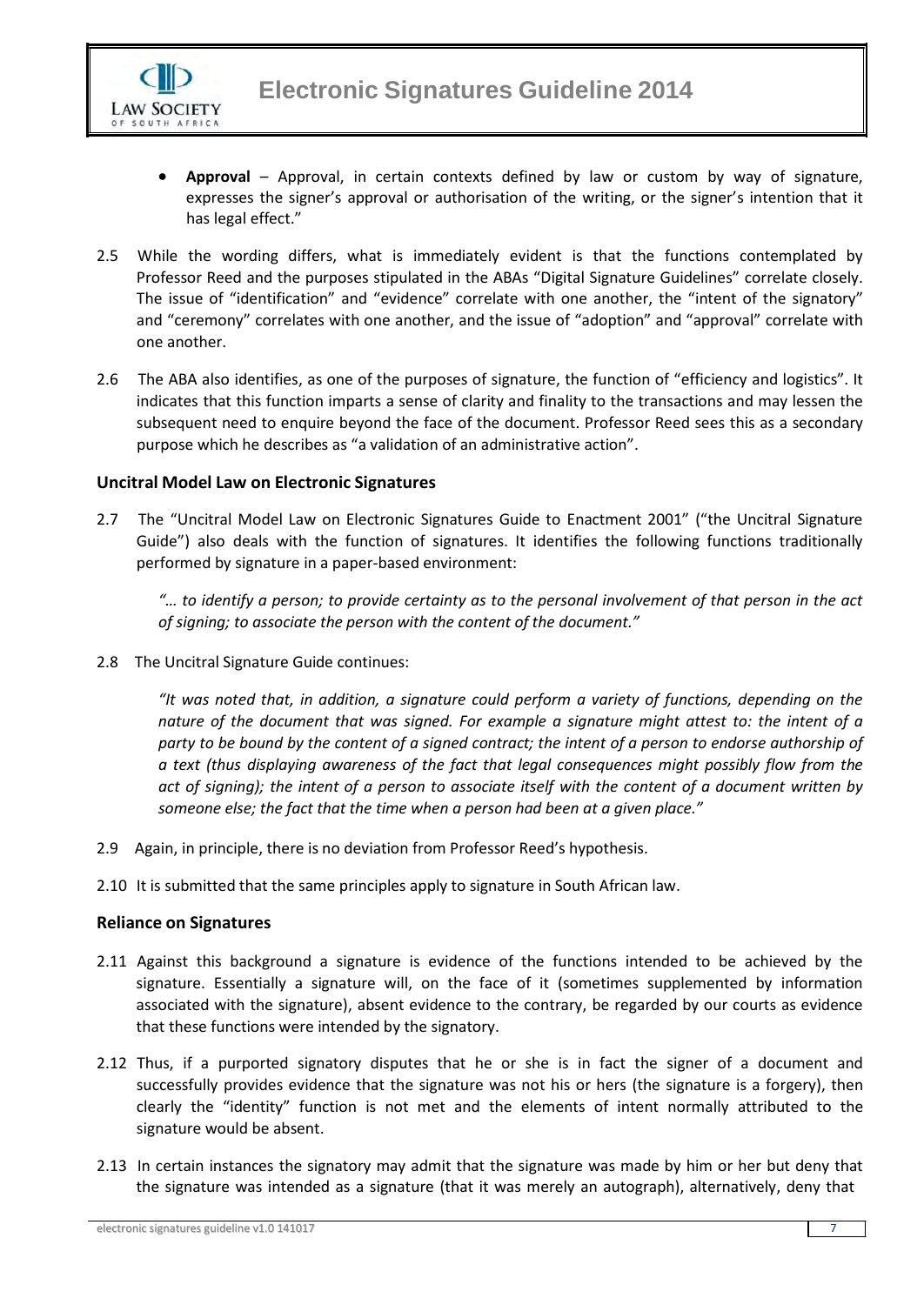

the signature approves of or adopts the contents of the writing with which it is associated. In this instance, the nature of the writing will in many cases provide evidence extrinsic to the signature or supplementary thereto, which will assist the court in determining the signatory's intention.

- 2.14 We have developed practises which mitigate against a signatory disputing that the text or writing that him or her signed has been changed subsequent to signature. For instance, it is common practice if there are amendments in text, to initial pages of a document which has been signed to ensure that they cannot be replaced by different pages, and in some cases ruling through blank spaces to ensure that no further text can be added.
- 2.15 Some electronic signatures, typically known as digital signatures, can be applied to ensure that any change in the electronic text which has been signed cannot be altered. Any attempt to alter the text will be detected. To this extent digital signatures are superior to manuscript signatures in ensuring that the writing that is adopted or approved by the signatory can always be shown to have maintained its integrity. To this degree digital signatures more than meet the functional equivalence test. Digital signatures are dealt with in greater detail in Chapter 6 of this Guideline.
- 2.16 Thus, in determining what electronic signature would be appropriate for use in different circumstances, we can consider the functions that may be important in the application of the signature applicable to manuscript signatures. By applying the functional equivalence test, which is the foundation upon which the "Uncitral Model Law on Electronic Commerce" and "Unictral Model Law on Electronic Signatures" are based and, which were heavily relied upon in the drafting of the Electronic Communications and Transactions Act, we can determine what form of electronic signature would be appropriate in differing circumstances. The principal of "functional equivalence" is dealt with in greater detail in Chapter 4 of this Guideline.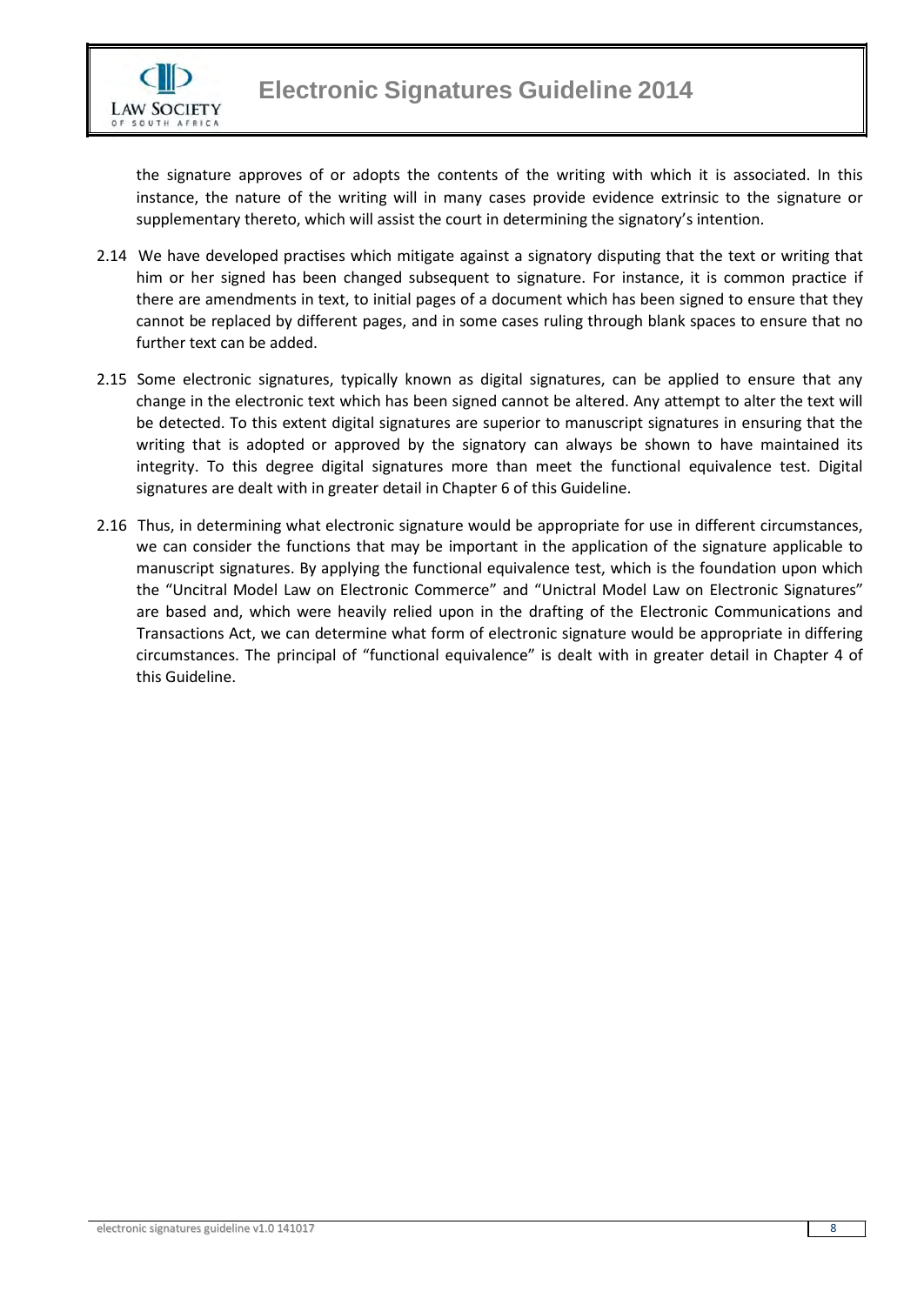

#### 3. **FORM OF SIGNATURE**

#### **The aim of this chapter is to assist the reader in understanding:**

- That the form of a manuscript and an electronic signature are significantly different;
- That the difference in form between an electronic signature and a manuscript signature does not necessarily affect the function of the signature; and
- Requirements which entrench form may exclude the use of electronic signatures.

#### **Manuscript Signatures**

- 3.1 A manuscript signature is achieved by affixing a unique mark made by a signatory (which may or may not in itself identify the signatory) to physical media (typically paper).
- 3.2 In doing so the signature irrevocably changes the media by impregnating it with another substance (typically ink) and changing the structure of the media itself, for example impressing or breaking fibres on the paper.
- 3.3 Often the form of signature indicates the function and the reliance which we may place on the signature. In most instances extrinsic evidence which is a requirement of the "form" of the signature does not necessarily constitute part of the signature itself. For instance, it is a fact that many signatures do not, on the face of the signature, identify the signatory. In certain instances the signature is supplemented by the signatory's name (cheques are a good example) and possibly other information relating to the signatory. In instances where a person signs on behalf of a juristic person (by its nature a juristic person is unable to sign), the name of the juristic person would usually be indicated in a manner associated with the signature. In many instances, the fact that the signatory has signed in a representative capacity and has the authority to do so on behalf the juristic person, is also indicated.
- 3.4 These differing "forms" of signature incorporating evidence associated with and extrinsic to the signature are intended to enhance the evidential weight of the signature.

#### **Examples**

- 3.5 It may be helpful to demonstrate issues relating to "form" by way of examples that are common place in our use of signatures.
- 3.6 Typically we require that signatures be in ink to ensure that evidence of the signature is not easily removed. The fact that a signature may be in pencil does not detract from its legal efficacy, but the evidential weight that we place in a signature being persistent and ensuring that it cannot be easily erased or changed, underpins the requirement often insistent on, that a signature be in ink.
- 3.7 In certain instances signatures take on an additional evidentiary importance and legal requirements relating to the form of the signature have been established.
- 3.8 An example of the form of signature being dictated is the familiar attestation or commissioning of affidavits. Statutory rules are to be complied with in a proper attestation of an affidavit by a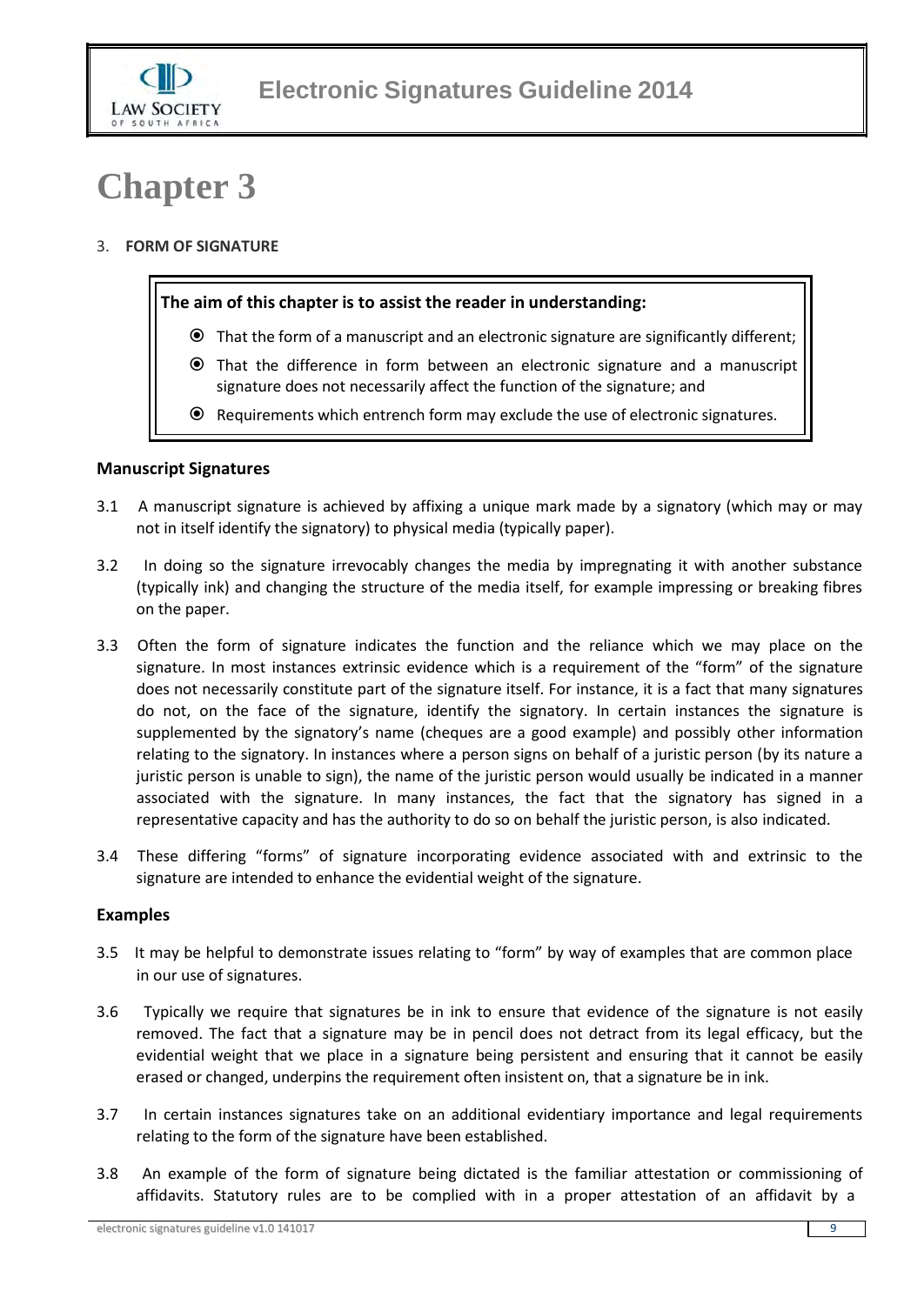

**Electronic Signatures Guideline 2014**

commissioner of oaths. Typically to evidence that these rules have been followed, we provide additional wording associated with the commissioner's signature, which are intended to evidence that the oath or affirmation was properly administered. In addition we require that the full names and details as well as the address of a commission of oaths are also indicated and associated with the signature of the commissioner of oaths. This will also allow the commissioner to be called to give evidence if the affidavit is disputed.

- 3.9 A notary public is bound by similar regulation. Before admission a notary public of the High Court of South Africa has to satisfy certain regulatory requirements and qualify him or herself by passing an examination which tests the candidate's knowledge of notarial practice. Much of a notary's training is focused on providing the notary with a clear understanding of the evidentiary value that subsists in certifications or attestations which may be executed by the notary.
- 3.10 The trust which our courts place in the actions of notaries stems from the nature of the office and the fact that it can be reliable assumed that the practices required of the notary are faithfully and consistently applied.
- 3.11 The form that a notary public's signature takes is usually supplemented by risk management mechanisms intended to safeguard both the signature/s of the party/ies to the document as well as its text. This is because of the high levels of trust that we place on documents signed by or executed before a notary public. In this regard a seal or notarial impression may be used. The seal or the impression irrevocably change the nature of the paper in that they either impregnate the paper with ink, alternatively alter the paper by breaking the fibres so that the impression cannot be changed or removed.
- 3.12 In cases where the notary public may not place a seal or an impression on every page on voluminous documents, these documents may be bound and the notary public's seal applied in a manner which, if the binding were to be tampered with, would require the breaking of the seal. This would evidence that the integrity of the bundle of documents had been compromised.
- 3.13 Bodies of law have developed relating to the use of signatures where signatures and the text associated with signatures takes on specific legal significance. This is true in the case of negotiable instruments which rely heavily on the form of a signature placed on a negotiable instrument.
- 3.14 So too, our law requires a particular form to be followed in signing a Will. Every page of a Will must be signed in full by the testator or testatrix as well as the witnesses. In addition all of the parties must be present and actually witness the signatures of one another being applied. The reason for this form of signature is to establish an evidentiary risk management mechanism. As a Will is, by its nature, inchoate until the testator or testatrix die, it would not be possible for the testator or testatrix to give evidence as to their intention. Therefore this mechanism is intended to strengthen evidence that the testator or testatrix signed the Will and to ensure that there are witnesses who can at least testify to this fact.
- 3.15 Against this background and in particular the fact that our case law accepts that any mark, regardless of its functionality, will be regarded as a signature if the requisite intent is present, emphasises the purely evidentiary nature of signatures.
- 3.16 It is submitted that while they may be significantly different in form and application, appropriate electronic signatures, and particularly digital signatures, provide at least the equivalence in the function of manuscript signatures. Thomas J. Smedinghoff, in his book "Online Law", asserts that digital signatures of electronic information are capable of fulfilling all of the functional requirements of

electronic signatures guideline v1.0 141017 10 and the state of the state of the state of the state of the state of the state of the state of the state of the state of the state of the state of the state of the state of th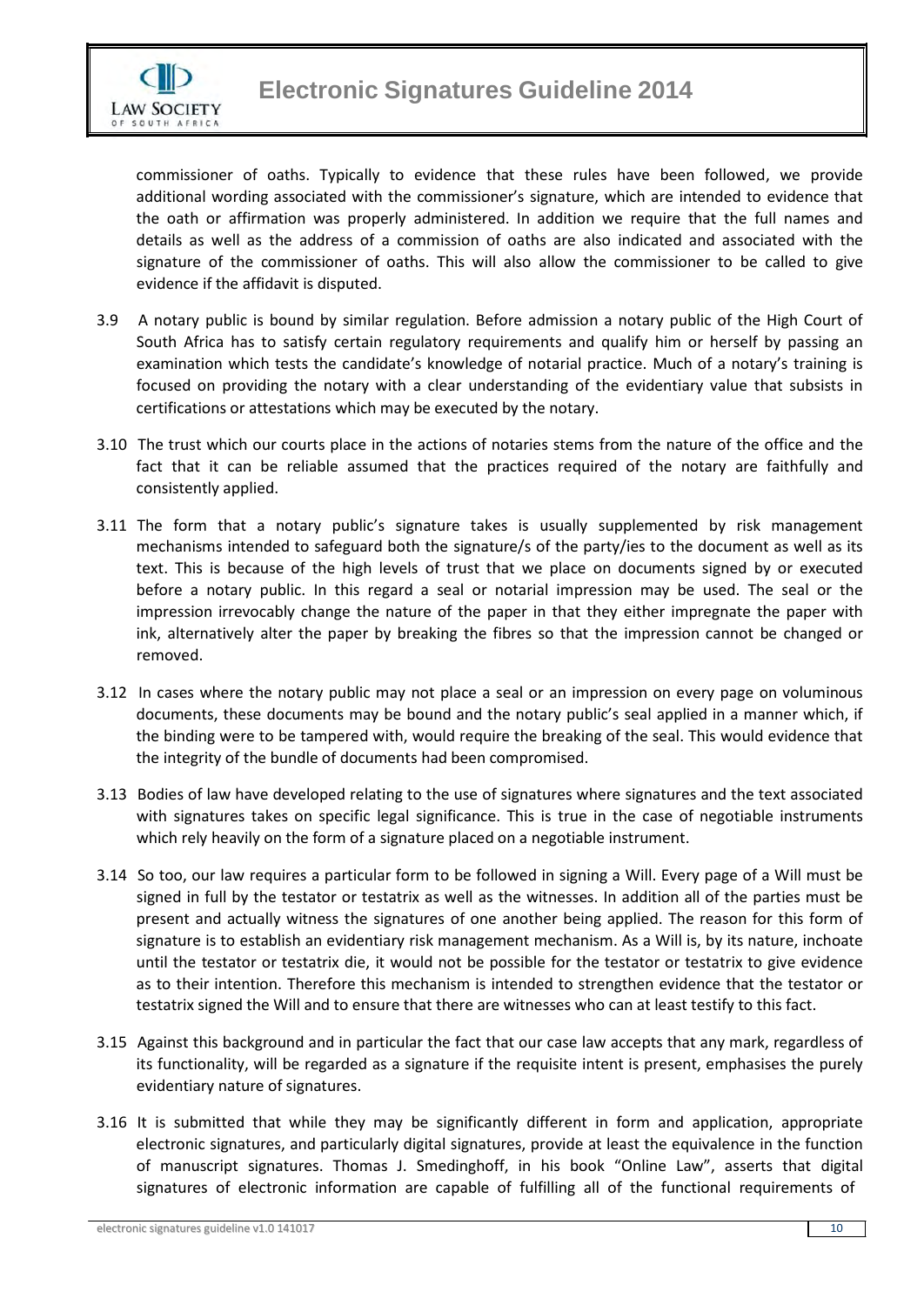

manuscript signatures used on physical media. Digital signatures are dealt with in greater detail in Chapter 6 of this Guideline.

#### **Exceptions in the ECT Act**

- 3.17 In dealing with the sphere of application of the Act, Section 4(4) provides that the Act must not be construed as giving validity to any transactions mentioned in Schedule 2. The list in Schedule 2 is remarkably short and each of the exceptions is dealt with below.
- 3.18 **Alienation of Immovable Property.** The first exception is that of an agreement for the alienation of immovable property as provided for in the Alienation of Land Act 1981. In this instance it is submitted that the form of signature is no different to any other agreement and that the intention of the legislature in making this exclusion is based merely on the importance of transactions relating to immovable property and the relative value that these transactions typically have to the participants in the transaction. It is predicted that in time when our eCommerce economy matures the reality that electronic transactions properly signed using digital signatures are at least, if not more, secure than traditional agreements using manuscript signatures, will be recognised and this exception will be removed.
- 3.19 **Long Leases.** The next exception is that of long leases of immovable property in excess of twenty years. The same sentiments addressed above relating to agreements of immovable property apply.
- 3.20 **Wills and Codicils.** The regulation of signature of Wills has already been dealt with. It is clear that the functions of integrity of the text of the will and the certainty of the identity of the signatory can be achieved as effectively electronically as it can in manuscript form. Indeed, while not common place, "video wills" have been accepted by courts in other jurisdictions on the basis that they are accepted to be a reflection of the true intent of the testator or testatrix. In our digital age whether the electronic record is text or whether it is an image makes little difference to the electronic certification and encryption that can be applied to the record. Indeed, for many, being able to personally express themselves to their families by way of a digital record will be extremely attractive. In an indirect way, recognition of video remands, accepted by our Department of Justice, creates a precedent for the acceptance of video or digital records. As long as the function of the integrity of the record and the direct association of the record with the originator (the testator or testatrix) can be established there would appear to be no logical or legal reason why digital Wills should not be accepted in our law. I predict that in time the use of electronic technologies for the purposes of a Will, will become as commonplace as a written Will signed manually is today.
- 3.21 **Bills of Exchange.** The final exception relates to the Bills of Exchange Act. In this instance, as the law relating to bills of exchange is dependent to a large degree on paper artefacts and the form of signature being, as it is, extremely important, it is difficult to conceive how electronic signatures may be applied. In any event cheques, the most prevalent form of bills of exchange, are disappearing rapidly and banking institutions have developed electronic equivalents to the paper-counterparts governed by the Bills of Exchange Act. In this regard it is predicted that in time, probably sooner rather than later, Bills of Exchange, as we know them, will disappear and this Act will become redundant.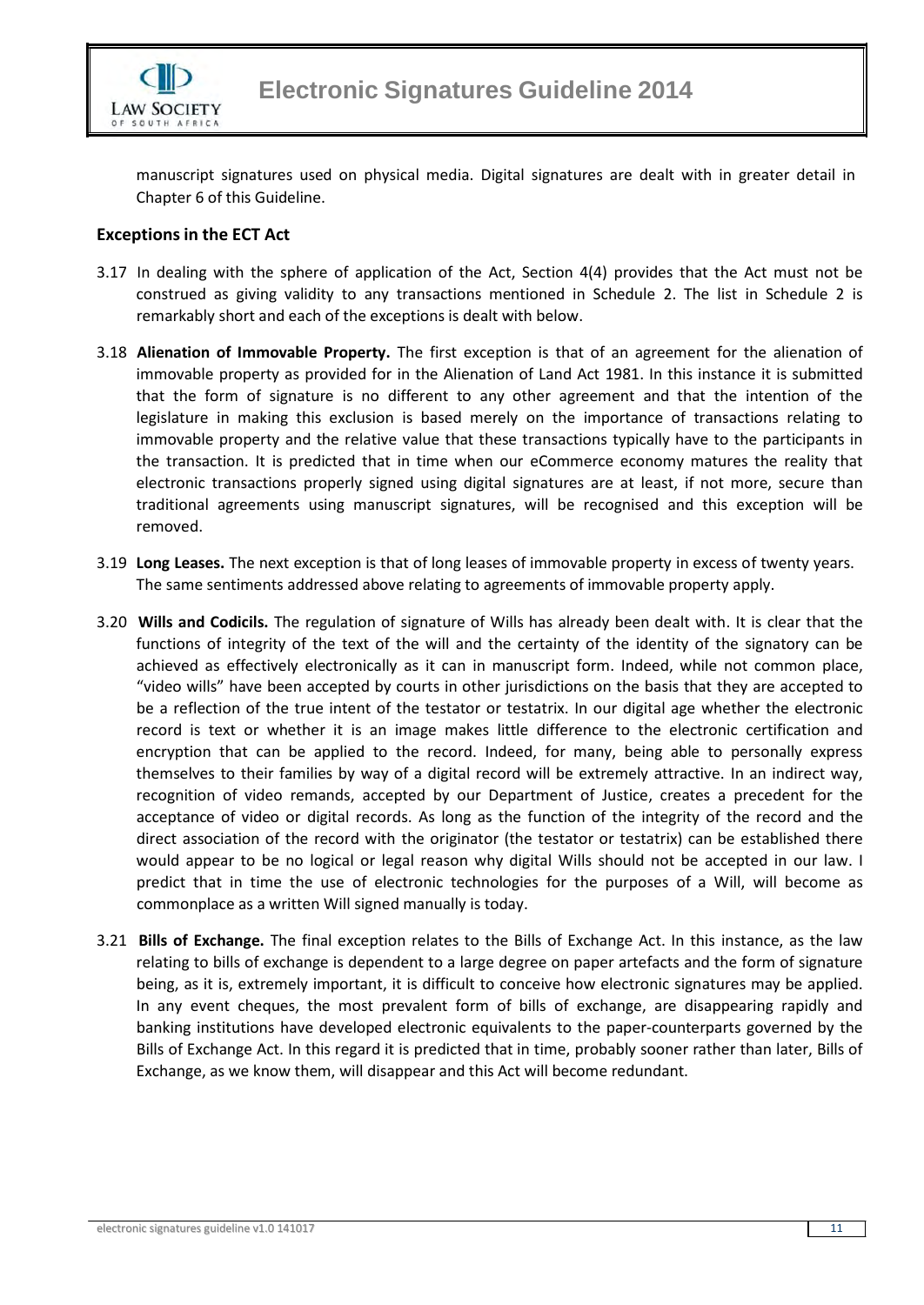

#### 4. **FUNCTIONAL EQUIVALENCE**

#### **The aim of this Chapter is to assist the reader's understanding of:**

- The Fact that manuscript signatures and electronic signatures, while different in form, can address the same functions; and
- The functional equivalence principle which defines the law governing electronic signatures.

#### **Introduction**

- 4.1 In chapters 2 and 3 of this guideline the functions of a signature were dealt with and the differences in the form of signature and the importance of these differences from a legal perspective were discussed. Having established that it is the function of a signature and not necessarily its form which is in most cases the determining factor as to its efficacy from a legal perspective, it is necessary to consider the principle of functional equivalence, which is fundamental to the Uncitral Model Laws on Electronic Signatures and Electronic Commerce, and on which the Electronic Communications and Transactions Act is based.
- 4.2 Again it is emphasised that the functions evidencing identity, the signatory's intent and adoption of the writing signed, do not have to be identical. In fact in many instances the functions inherent in electronic signatures, particularly in digital signatures, are significantly superior from both an evidentiary and a security perspective. However, where we use electronic signatures, the functions that we require the signature to perform must not fall short of what we require of manuscript signatures.

#### **Uncitral Model Law on Electronic Signatures**

- 4.3 In establishing the background on the functions of signatures and general remarks on electronic signatures the Uncitral Model Law on Electronic Signatures refers to the Uncitral Model Law on Electronic Commerce and the work that had been done relating to the functions of signatures in a commercial context.
- 4.4 In moving on to discuss digital signatures and other electronic signatures the Model Law on Electronic Signatures states:

*"In discussing the desirability and feasibility of preparing the new Model Law and in defining the scope of uniform rules for electronic signatures, Uncitral has examined various electronic signature techniques currently being used or still under development. The common purpose of those techniques is to provide functional equivalence to-*

- *(a) handwritten signatures; and*
- *(b) other kinds of authentication mechanisms used in a paper based environment (eg. Seals or stamps)."*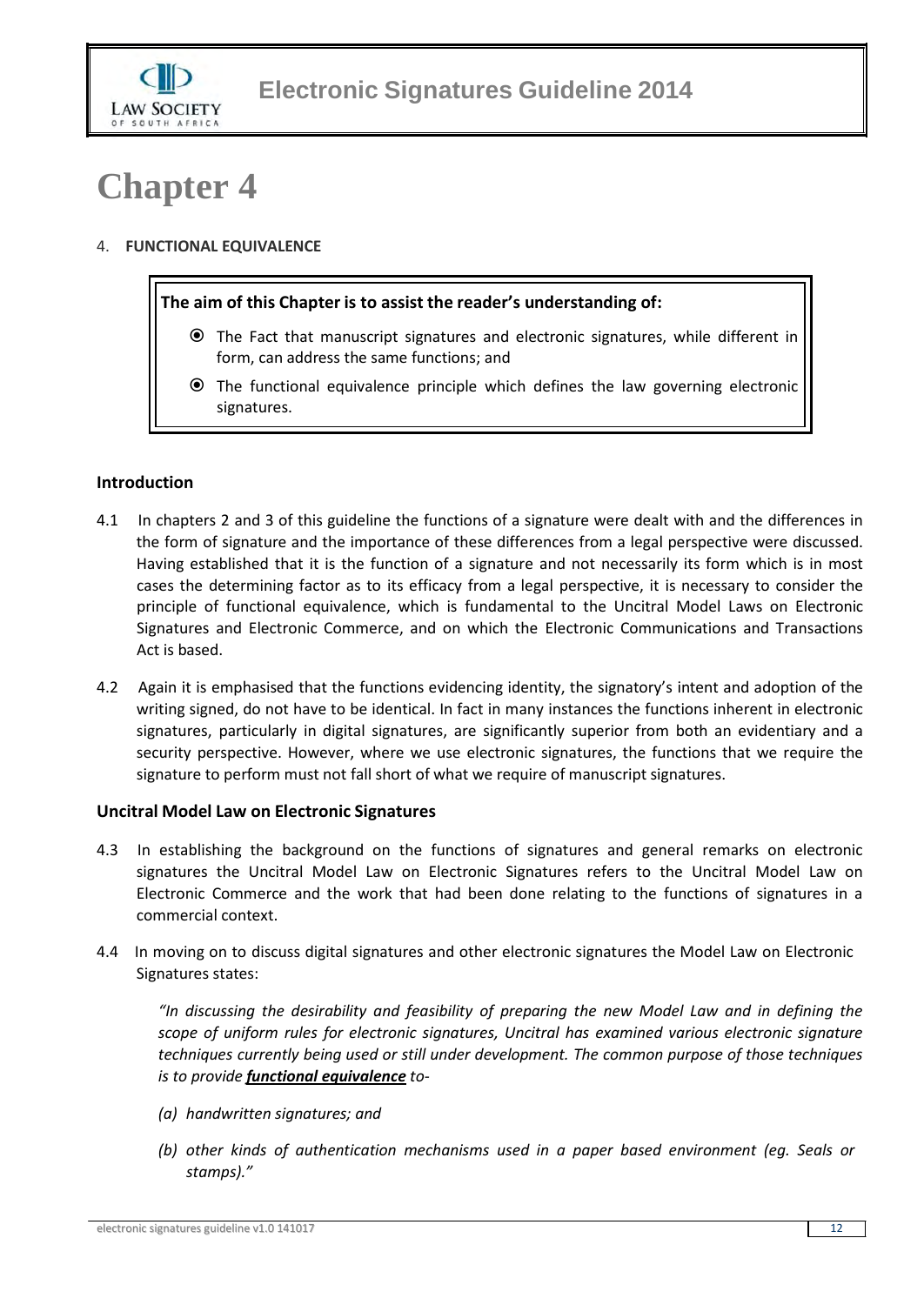

Emphasis is added by the author.

#### **American Bar Association Guideline to Digital Signatures**

4.5 While not being based on the functional equivalence principle as expressly as is the case in the Model Laws, the American Bar Associations Guideline to Digital Signatures (published before the Model Laws) recognises the concept of functional equivalence. In the introduction to the Guidelines it is stated:

*"These guidelines seek to establish a safe harbour- a secure computer based signature equivalent – which will-*

- *(1) minimise the incidence of electronic forgeries,*
- *(2) enable and foster the reliable authentication of documents in computer form,*
- *(3) facilitate comments by means of computerised communications, and*
- *(4) give legal effect to the general import of the technical standard for authentication of computerised messages."*

Emphasis added by the author.

- 4.6 In the same way as we use manuscript signatures differently, in many cases consciously taking into account the nature and importance of the document signed and of the signature itself, so too are there many different variations of electronic signatures that may be appropriate in differing circumstances.
- 4.7 These distinctions are recognised in 13.3 of the ECT Act:
	- *13(3) Where an electronic signature is required by the parties to an electronic transaction and the parties have not agreed on the type of electronic signature to be used, that requirement is met in relation to a data message if -*
		- *(a) a method is used to identify the person and to indicate the person's approval of the information communicated; and*
		- *(b) having regard to all the relevant circumstances at the time the method was used, the method was as reliable as was appropriate for the purposes for which the information was communicated."*

Emphasis added by the author.

4.8 From a business, legal and evidentiary perspective it is therefore necessary to understand the functionality provided by differing electronic signatures. For instance, does the electronic signature identify the signatory. If accountability and non-repudiation are an important function sought in the use of the signature it would be necessary that it can be established that the electronic signature fulfils this function. If the integrity of electronic information signed using the electronic signature is important, the function of being able to ensure that any change in the text is detectable and would be immediately evident would be an important consideration. If confidentiality of the information while communicated or stored is an important function, the ability to encrypt and decrypt messages using an electronic signature may come to the fore.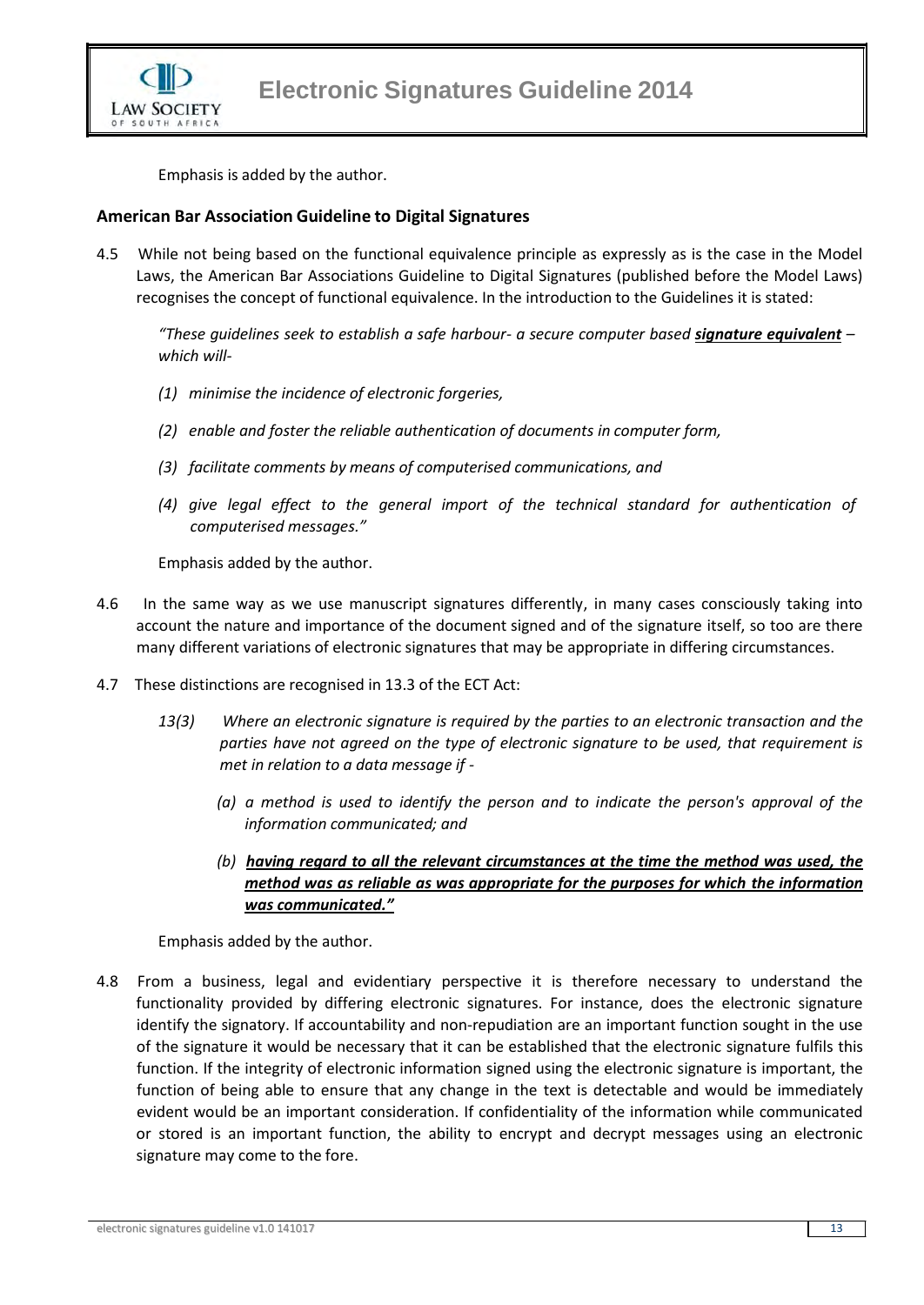

4.9 Electronic signatures, digital signatures and advanced electronic signatures are dealt with in greater detail in Chapters 5, 6 and 7 of this Guideline.

 $\mathcal{L}$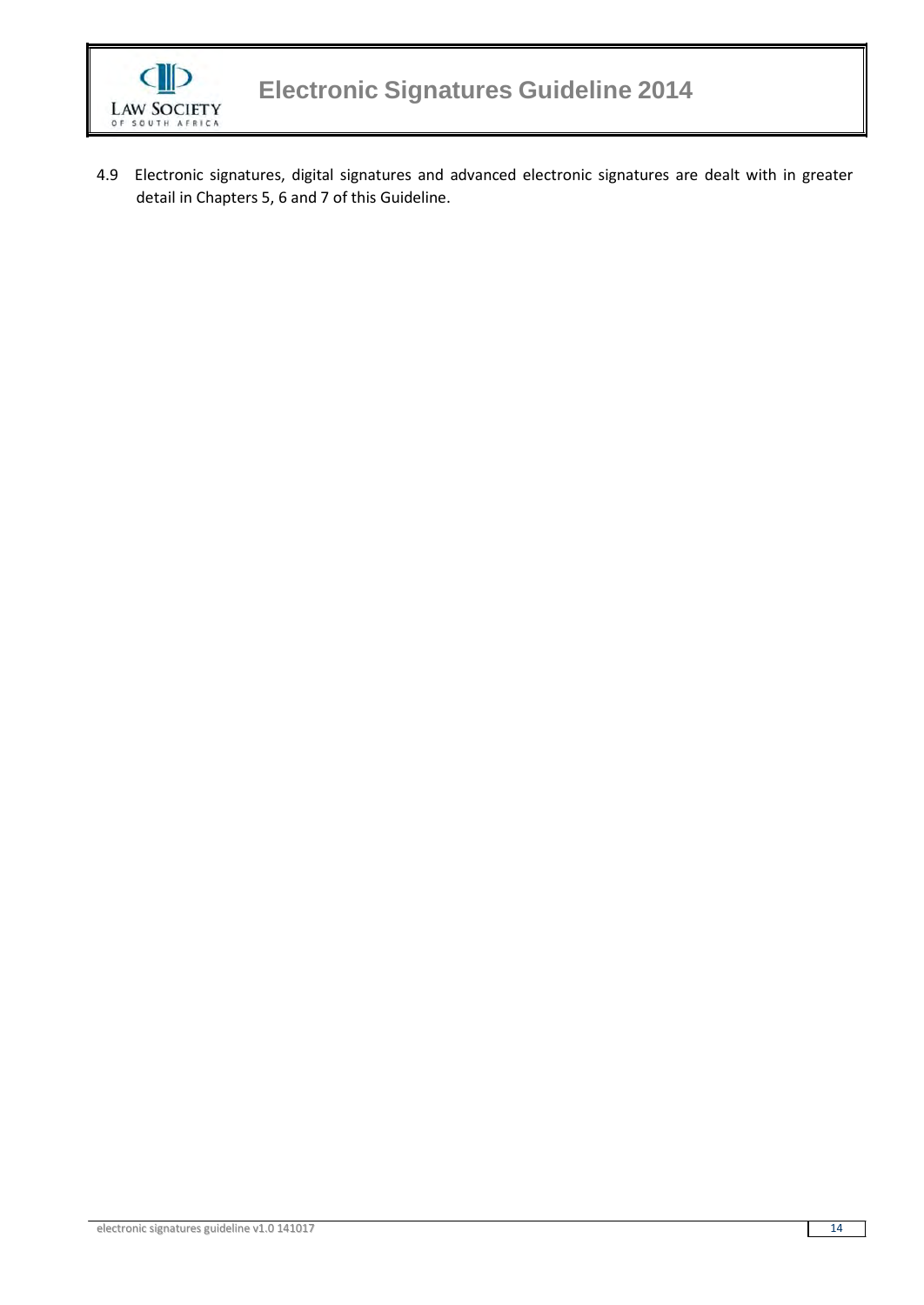

#### 5. **ELECTRONIC SIGNATURES**

#### **The aim of this Chapter is to assist the reader's understanding of:**

- What the term "electronic signatures" embraces;
- How electronic signatures provide the functional equivalent of manuscript signatures; and
- Limitations on electronic signatures that are not digital signatures or advanced electronic signatures.

#### **Introduction**

- 5.1 As is the case with manuscript signatures, electronic signatures may fulfil the different functions we attribute to manuscript signatures, depending on the nature of the electronic signature.
- 5.2 The definition of "electronic signature" is all encompassing and includes digital signatures (not defined or mentioned in the ECT Act) and advanced electronic signatures. As the diagram immediately below illustrates, an electronic signature incorporates both digital signatures and advanced electronic signatures but may be neither of those. A digital signature is always an electronic signature but may not be an advanced electronic signature. An advanced electronic signature is always a digital signature and is by definition an electronic signature.



5.3 The further distinctions between digital signatures and advanced electronic signatures are dealt with in greater detail in Chapters 6 and 7 of this Guideline.

#### **Electronic Signature**

5.4 The ECT Act defines "electronic signature" as:

*"electronic signature" means [data](http://www.internet.org.za/ect_act.html#data) attached to, incorporated in, or logically associated with othe[r](http://www.internet.org.za/ect_act.html#data) [data a](http://www.internet.org.za/ect_act.html#data)nd which is intended by the user to serve as a signature;"*

5.5 The Uncitral Model Law on Electronic Signatures defines "electronic signature" a little differently:

*"electronic signature" means data in electronic form in, affixed to or logically associated, to a data message, which may be used to identify the signatory in relation to the data message and to indicate the signatories approval of the information contained in the data message."*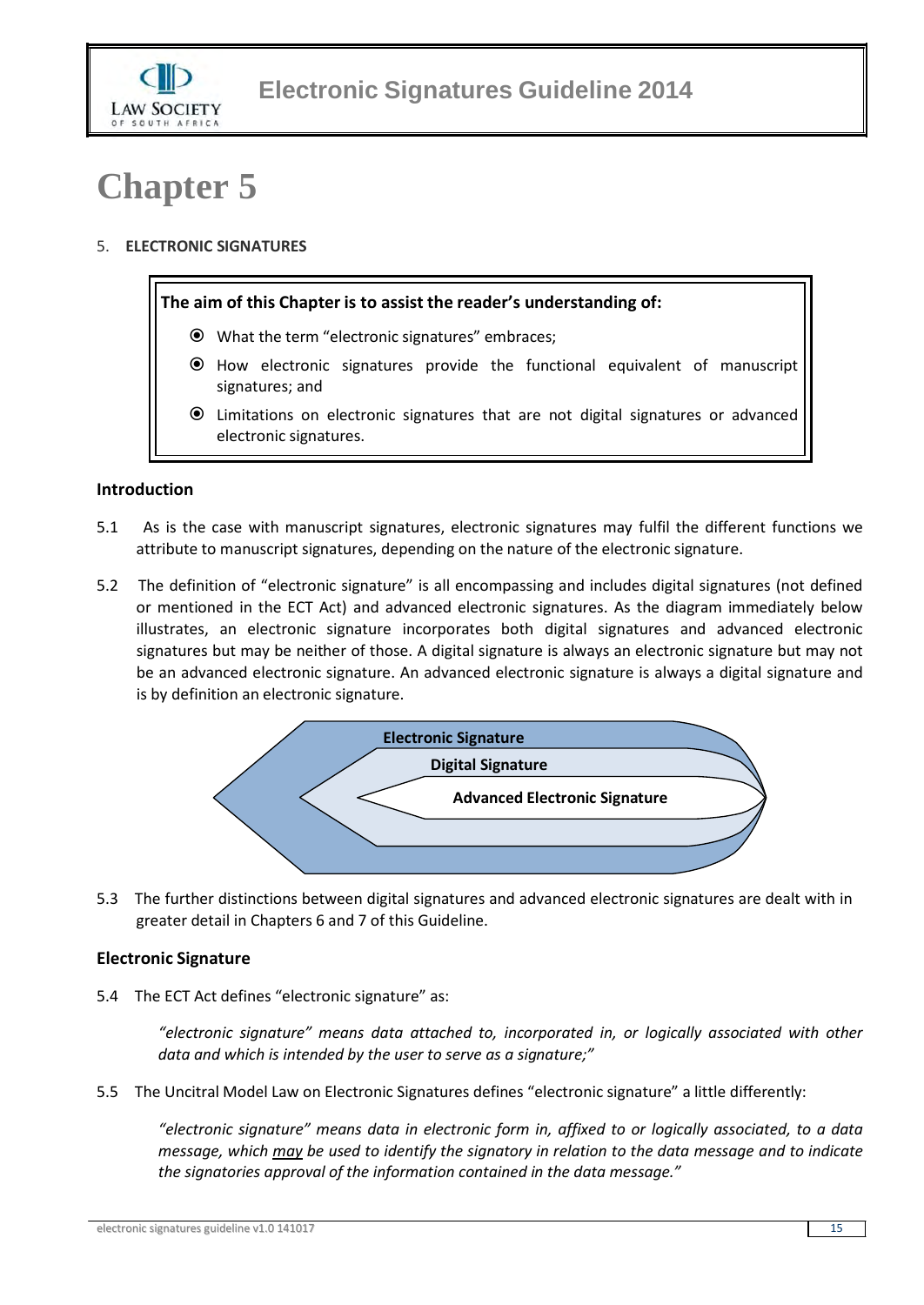

- 5.6 While the Model Law emphasises the functions of signature, the intent of the two definitions is, in essence, the same and allows a simple electronic signature (without additional criteria associated with digital or advanced electronic signatures) to be used in the vast majority of the instances where records are now electronic and in which we would have used manuscript signatures were the same records on paper.
- 5.7 Based on the above definitions an electronic signature may not necessarily facilitate strong evidence of the identity of the signatory, the protection of the integrity of the text signed, or that it has been adopted by the signatory. Alternatively, they may have very stringent mechanisms linking the identity of the signatory to the signature, protecting the integrity of the text, and evidencing the adoption of the text by the signatory. Thus electronic signatures may lie anywhere along a continuum from the least reliable of electronic signatures to those that are regarded as the most reliable.

#### **Identity**

- 5.8 Manuscript signatures may, but do not necessarily, provide evidence of the identity of the signatory. In many instances evidence of the identity of a signatory is provided by supplementary writing immediately associated with the signature. For instance, in most agreements the name of the signatory is inserted adjacent to the signature provision, alternatively included in the agreement in such a way that the identity of the signatory is clear. Another example would be the fact that the names of signatories are clearly printed on cheques and, absent any arrangements to the contrary, only the named signatory may then sign the cheque.
- 5.9 In the vast majority of cases in electronic communications the typed name of the signatory constitutes the signature. In these instances the signatory's name is easily readable and the identity of the signatory is clear. In some cases the signature may just simply be by way of the initials of the persons, but typically the communication itself will also provide evidence of the identity of the signatory. For instance in eMail, the identity of the originator of the eMail is typically evident from the eMail address. Thus, for the most part, electronic signatures in this form (although they may have no security or possibly have limited forensic value) are superior to manuscript signatures and fulfil the functional equivalence test.
- 5.10 Nonetheless, in the same manner as our law recognises a mark intended to be a signature as a signature, so too with electronic signatures, something other than the person's name may be used and if it is intended to be used as a signatory would be a valid electronic signature. In these circumstances the deficiencies in identifying the signatory that exist with non-legible signatures may also be present with electronic signatures. Further, from a forensic perspective, the electronic signature would be less susceptible to providing proof that it is the signature of the purported signatory as would be the case with manuscript signatures, which could be subject to evaluation by handwriting experts.
- 5.11 The difficulties of evidence and proof described in the paragraph above do not however detract from the validity of electronic signature in this form. If it was intended by the signatory to be used as a signature it is the signatory's signature in our law. In the overwhelming majority of instances in electronic communication this form of signature is used and would be recognised by our law to be valid unless it is disputed.
- 5.12 It is also true that electronic signatures may have evidence and security which would not necessarily render the electronic signature a digital or advanced electronic signature, but nonetheless provide the type of reliability and integrity sought in terms of Section 15 of the Electronic Communications and Transactions Act in dealing with evidence. In assessing the weight of the evidence in legal proceedings a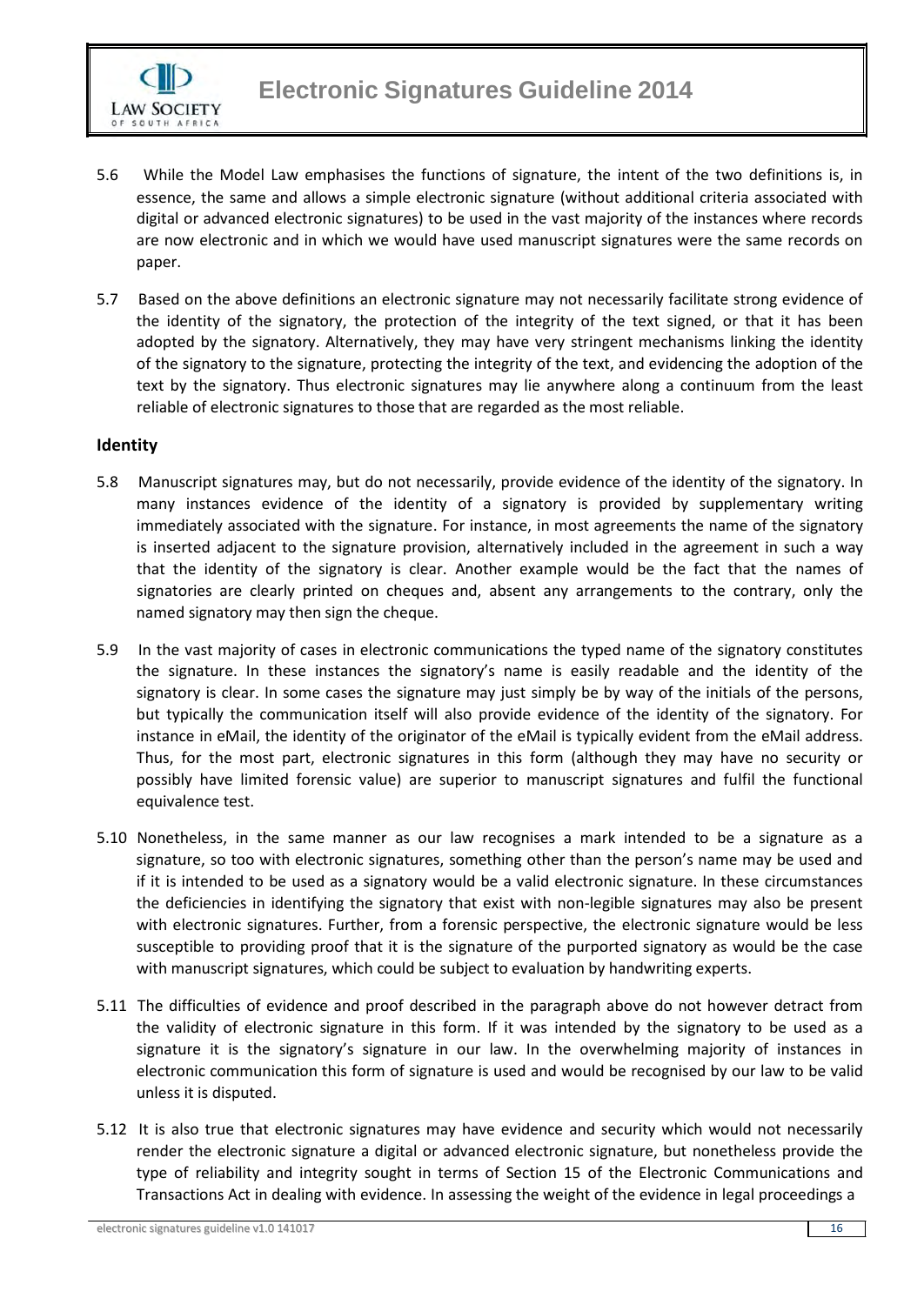

court is obliged to take into account all relevant factors in determining whether the signature was valid or not.

- 5.13 Attention is also drawn to the rather common misconception that a manuscript signature which has been scanned and has been attached or placed in a document constitutes an electronic signature. The scanned image may well be an electronic signature, but the governing factor is whether the signatory intended that the scanned signature in fact be used as a signature. Absent this intention it cannot be regarded as the signatory's signature.
- 5.14 In digital signatures or advanced electronic signatures, typically the requirement of a Certification Authority will be that the full names of the signatory are contained in certificates issued by that Certification Authority. Again, in this regard electronic signatures in the form of digital or advanced electronic signatures are superior to manuscript signatures and fulfil the functional equivalent requirement upon the developing jurisprudence of electronic signatures is based.

#### **Intent to Sign**

5.15 As with manuscript signatures we have to rely on extrinsic evidence to determine whether the intent of the signatory is present. This evidence may be derived or inferred in many different ways, depending on the nature of the electronic communication or record. It may simply be the direct association with a signature and its immediacy to text or a part of text to which it is associated. In less formal communications the intent of the signatory may be more difficult to establish but in most formal communications, records or agreement this task is relatively easy and unless the application of the electronic signature (in the same manner as with a manuscript signature), is disputed it is submitted that there is little to choose between how we would infer the intent of a signatory using a manuscript signature or a signatory using an electronic signature.

#### **Adoption of the Contents of Information Signed**

- 5.16 As with the issue of intent, in most cases we would turn to extrinsic evidence to establish whether the information, whether in paper and text or electronic form, has been adopted, confirmed or agreed to by the signatory. Often this is relatively straight forward but disputes occur typically when a signatory disputes the content on the basis that it has been changed and is not the content intended to be signed.
- 5.17 In the paper and text environment we have developed measures to protect against unauthorised amendment. Among these are ruling through pages that are blank to prevent the addition of information and initialling each page to ensure that different pages may not be inserted. In addition, the mere physicality of the document and the relative ease with which amendments can be detected, provides an inherent protection.
- 5.18 In the electronic environment, where electronic signatures which do not incorporate the ability to "lock" or encrypt the information signed in a manner that any amendment would be detectable, the protections, based on the physicality of paper and text will not be present. Who and when an unauthorised amendment may have been made is very often difficult, if not impossible, to establish. In this regard the integrity of paper documents incorporating the physical protections that we have developed to prevent unauthorised amendment, are superior to those in the electronic environment.
- 5.19 The proposition of the superiority of manuscript signatures and the safeguards we employ in paper and text is however only true if electronic signatures do not provide safeguards, which are inherent in digital and advanced electronic signatures that can be used to protect the integrity of electronic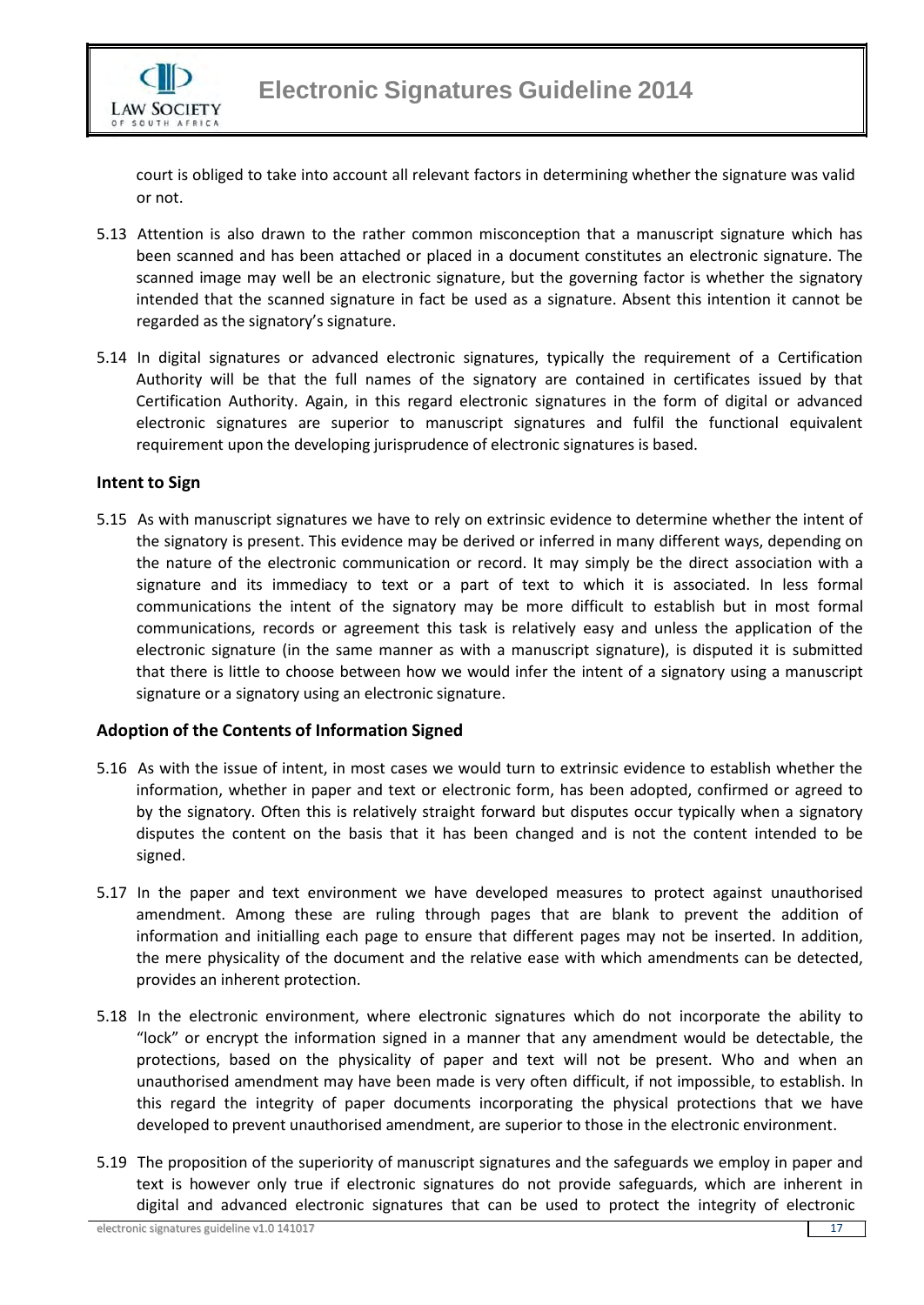

information. These functions allow a signatory to "lock" the content of an electronic communication or record, so that any change to the document of whatever nature will be detectable and caution the recipient of the communication, or a reader, that an amendment has been made and the document is not the same as the document signed by the signatory. This functionality is dealt with in Chapters 6 and 7 of this Guideline.

#### **Conclusion**

5.20 Thus, in the vast majority of cases electronic signatures can provide us with a functional equivalent of manuscript signatures and initials. In the same way that we have learned to protect important information and documents containing the information by the use of signatures and other mechanisms that the importance of the document may dictate requires protections, so do digital signatures and therefore advanced electronic signatures provide us with at least an equivalent to those functions and in most cases are significantly superior.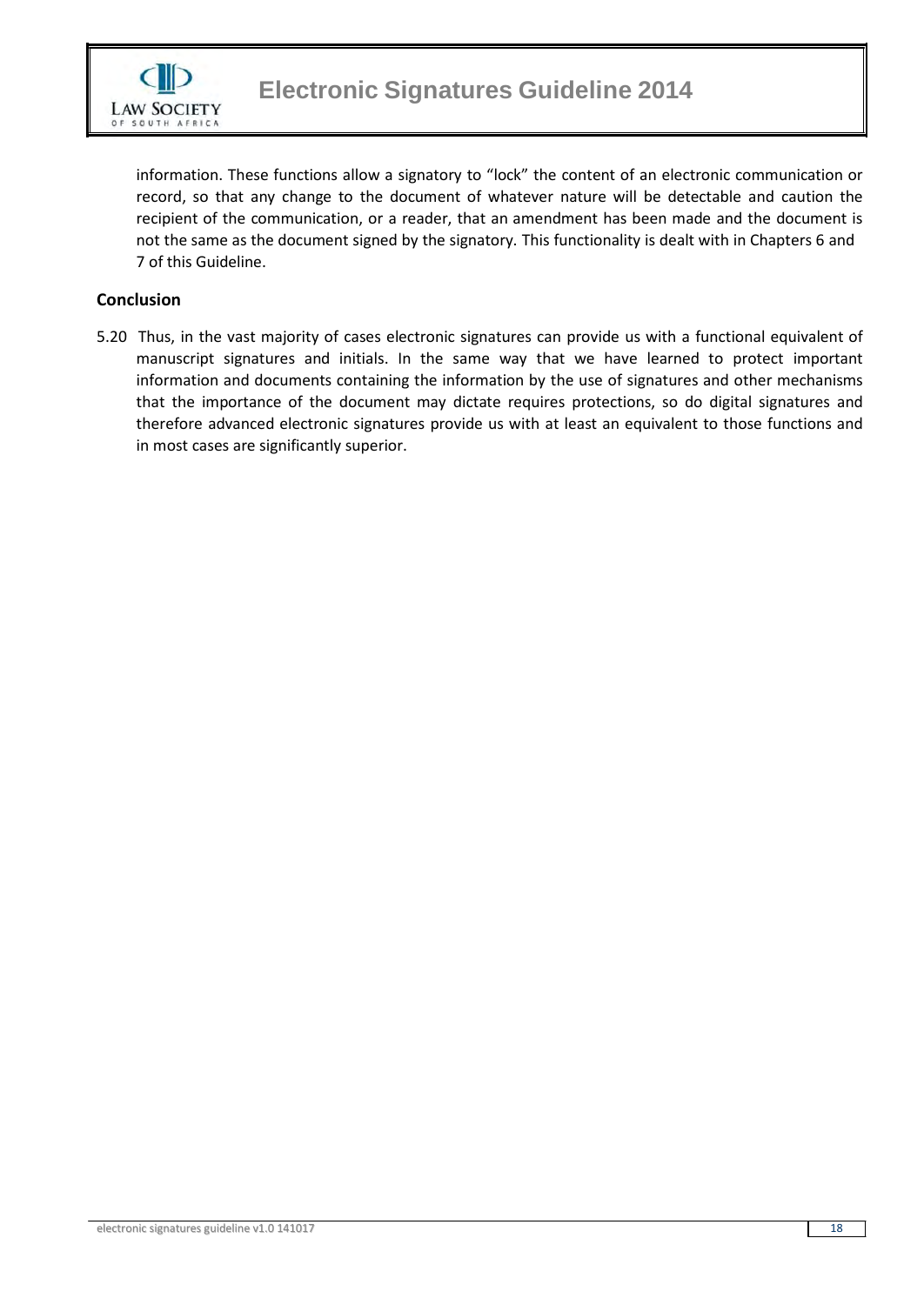

#### 6. **DIGITAL SIGNATURES**

**This chapter seeks to assist the reader's understanding of:**

- **Signatures that may be regarded as reliable;**
- **What constitutes a digital signature;**
- **The advantages of digital signatures; and**
- **The law relating to digital signatures.**

#### **Introduction**

- 6.1 While the Act does not specifically mention or refer to digital signatures, they constitute an extremely important feature of our electronic communications and transactions landscape.
- 6.2 In his authoritative book "Online Law" Thomas J. Smedinghoff states:

*"Digital signatures are one of the most promising information security measures available to satisfy the legal and business requirements of authenticity, integrity, non-reputability and writing and signature. To meet these requirements, however, digital signature technology must be supported by certain institutional and legal infrastructures as well as other cryptographic measures."*

6.3 The author goes on to say:

*"A digital signature is an electronic substitute for a manual signature and serves the same functions as a manual signature and more."*

- 6.4 Digital signatures have been viewed as of significant importance by the American Bar Association which has (as long ago as 1966) published a Digital Signature Guideline describing legal infrastructures for certification authorities and secure electronic commerce.
- 6.5 In doing so the approach adopted by the American Bar Association was markedly multi-disciplinary. In addition, submissions and contributions were also made by experts in other jurisdictions. The guideline remains a seminal description of both the commercial and legal implications of the use of digital signatures and the underlying institutional framework which promotes the reliability of digital signatures.

#### **American Bar Association**

6.6 The American Bar Association defines a digital signature in far more technical terms than Smedinghoff, as:

*"A transformation of a message using an asymmetric crypto system and a hash function such that a person having the initial message and the signers public key can accurately determine:*

*(1) Whether the transformation was created using the private key that corresponds to the signers public key; and*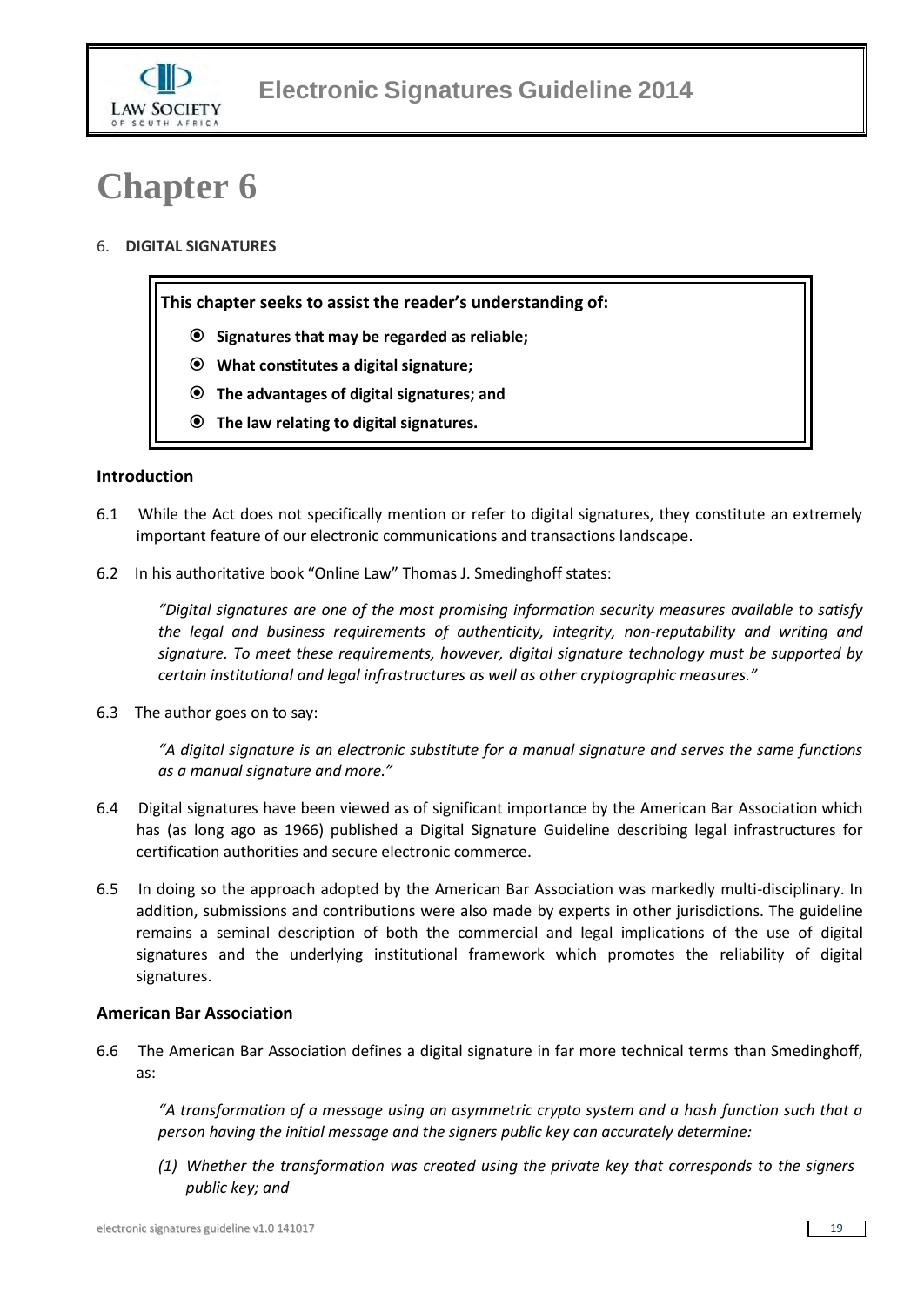

*(2) Whether the initial message has been altered since the transformation was made."*

#### **Uncitral Model Law on Electronic Signatures**

- 6.7 The Uncitral Model Law on Electronic Signatures does not define "digital signature" but the guideline discusses digital signatures relying on public key cryptography in some depth and it is clear that digital signatures conforming to the standards and infrastructure which govern public key infrastructures will fulfil the criteria established in Article 6 of the Model Law and against which an electronic signature may be considered to be reliable.
- 6.8 It is clear that a digital signature falls within the definition of electronic signatures in the ECT Act and the Uncitral Model, a digital signature properly used within a PKI infrastructure fulfils all the functional requirements of a manuscript signature and is superior to a manuscript signature in several ways.

#### **How Do Digital Signatures Work**

- 6.9 Digital signatures are based on what is referred to as asymmetric encryption. Two keys (which are large numbers produced using a series of mathematical formulae applied to prime numbers) are created. The keys are such that algorithmic functions relate the keys to one another but, depending on the length of the keys, it is computationally infeasible for one key to be derived using the other key. It is believed that given the computing power available in the world, it would take more than one thousand years to derive one key from another where the keys comprise a key length of 2,048 bits.
- 6.10 The two keys are described as a public key and a private key. The public key is generally accessible to those persons wishing to authenticate the identity of a person using a private key, alternatively decrypt messages which have been encrypted using the private key. The private key on the other hand is accessible solely to the person to whom it is issued and is used for the signing of messages to allow the signatory's identity to be authenticated and to encrypt or lock messages which may be decrypted using the public key.

#### **Hash Function**

- 6.11 In addition to the key pair another process fundamental in creating and verifying digital signatures is a "hash function".
- 6.12 This is a mathematical process which compresses the electronic message into a message digest or "fingerprint" which is represented by a hash value.
- 6.13 The hash is significantly smaller than the message but is substantially unique to it and any change to the message invariably produces a different hash value. The different hash value allows the detection of any tampering with the original message. Even the insertion of a spacebar would change the hash value significantly and allow the parties to a message signed using mechanisms incorporating a hash function, to establish whether the integrity of the message has been compromised.

#### **The Application of Digital Signatures**

6.14 To enable the signature of an electronic message, the signatory first will delimit what parts of the message are to be signed. The hash function will then be applied to the message using a hash value. Software under the control of the signatory is then used to transform the hash value into a digital signature using the signatory's private key.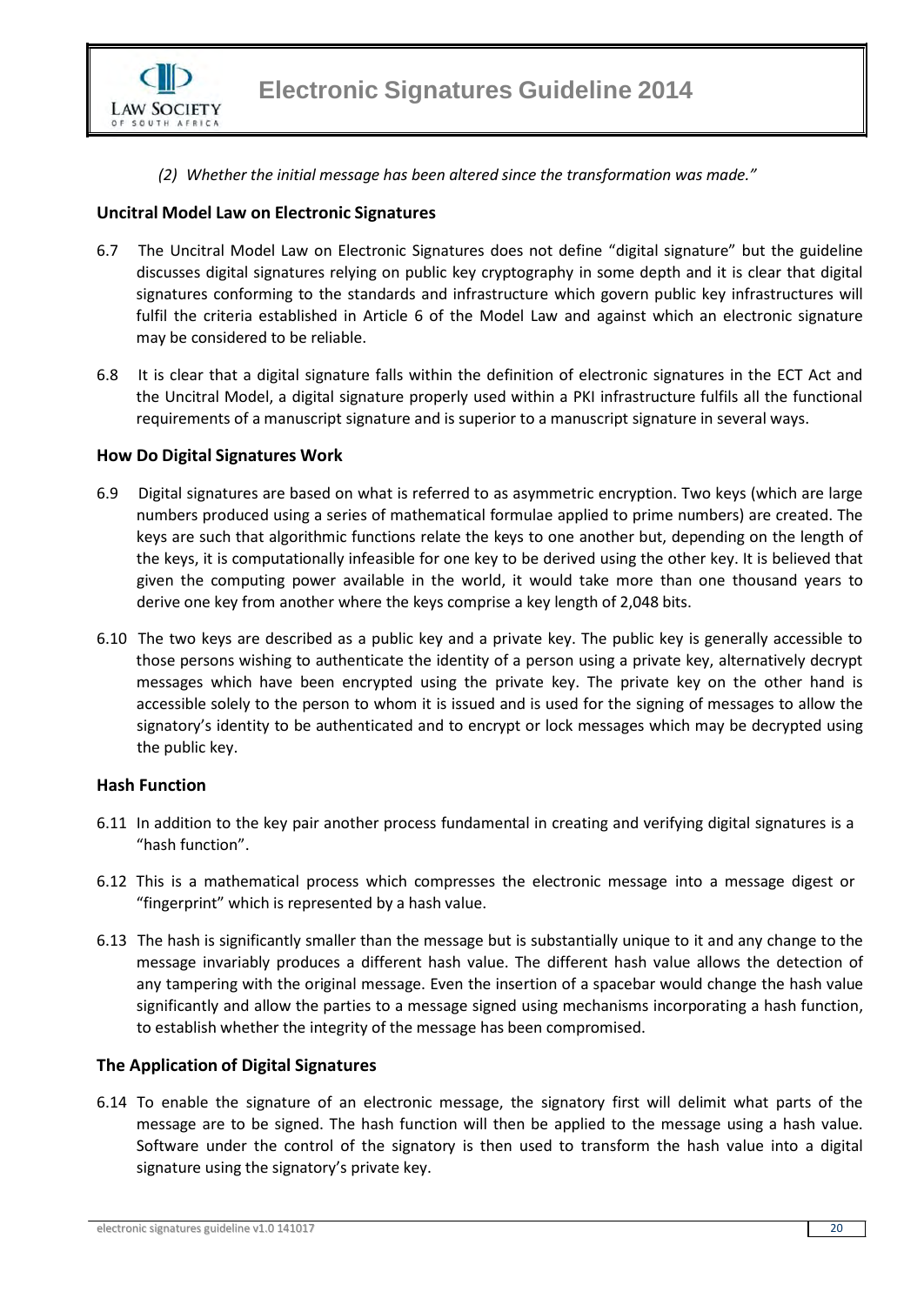

- 6.15 Typically the signature will form part of the electronic communication but it can be maintained and communicated separately. However, the signature cannot be operated in a manner which disassociates it from the message which is to be signed, as the message itself is used to create the hash function with which the signature is associated.
- 6.16 The diagrams below viewed in conjunction with paragraphs 6.9 to 6.15 will assist the reader in understanding how digital signatures work.



**Figure 1 : Digital signature creation**



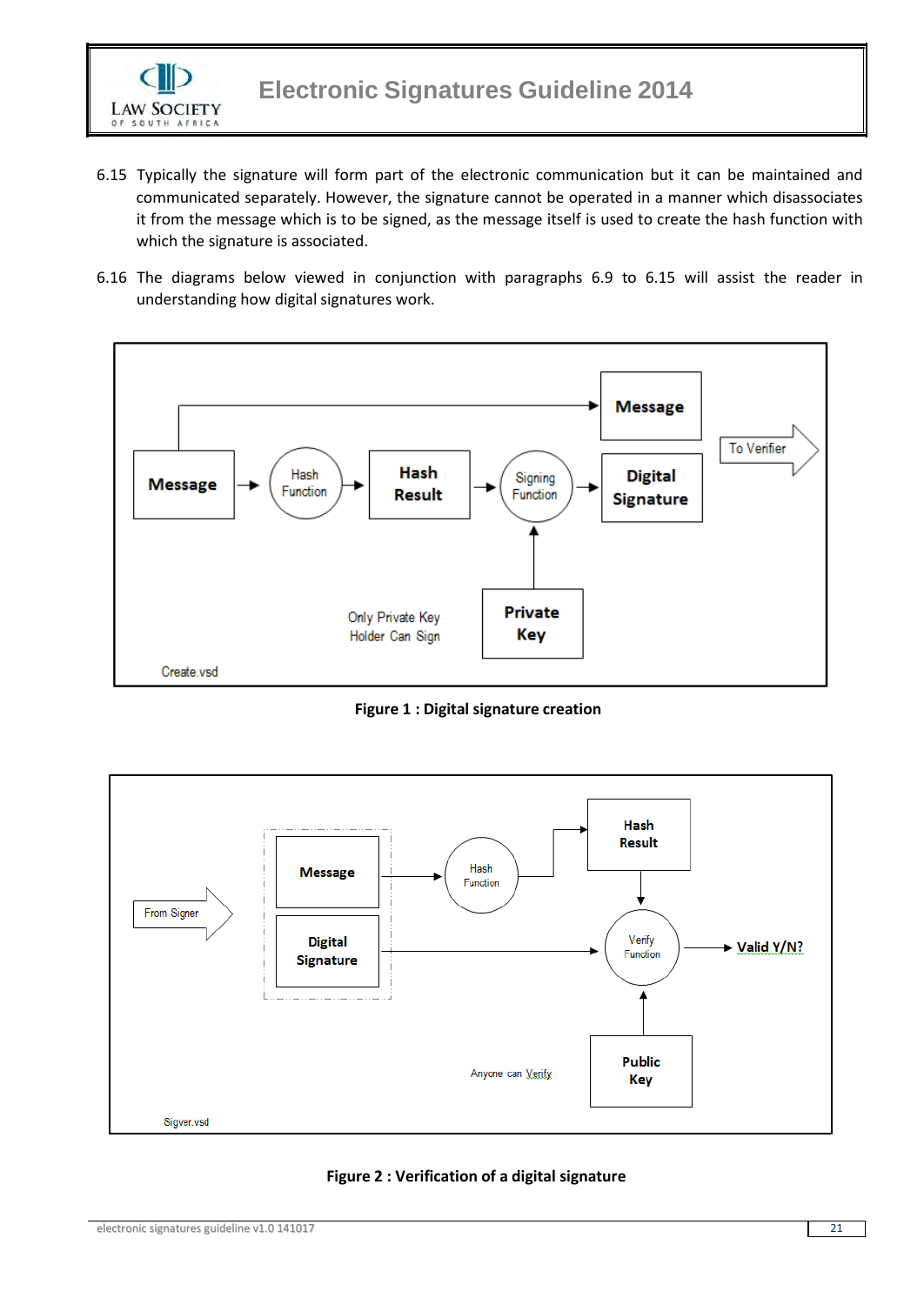

#### 7. **ADVANCED ELECTRONIC SIGNATURES**

**The aim of this chapter is to assist the reader's understanding of:**

- **An advanced electronic signature as defined in the Act;**
- **The accreditation of products and services required for advanced electronic signatures; and**
- **Where advanced electronic signatures may/must be used.**

#### **Introduction**

7.1 An advanced electronic signature is a creature of statute, having been defined in the Act as follows:

*"advanced electronic signature" means an [electronic signature w](http://www.internet.org.za/ect_act.html#electronic_signature)hich results from a process which has been accredited by the Authority as provided fo[r in section 37;](http://www.internet.org.za/ect_act.html#37)"*

- 7.2 In determining the criteria for accreditation, the accreditation regulations and the standards referred to in the Regulations have to be satisfied before accreditation can be granted. These standards are premised on the types of technologies and the policies and practices used in providing digital signatures.
- 7.3 Under the present law an advanced electronic signature cannot be anything but a digital signature. In the circumstances the provisions of Chapter 6 of this Guideline, describing digital signatures and their use, are relevant to understanding advanced electronic signatures.

#### **Definitions**

7.4 Three definitions are important in considering advanced electronic signatures. These are:

*"advanced electronic signature" means an [electronic signature w](http://www.internet.org.za/ect_act.html#electronic_signature)hich results from a process which has been accredited by the Authority as provided fo[r in section 37;](http://www.internet.org.za/ect_act.html#37)*

*"authentication products or services" means products or services designed to identify the holder of [an electronic signature t](http://www.internet.org.za/ect_act.html#electronic_signature)o other [persons](http://www.internet.org.za/ect_act.html#person);*

*"authentication service provider" means a [person](http://www.internet.org.za/ect_act.html#person) whose [authentication products](http://www.internet.org.za/ect_act.html#authentication_products_or_services) or services have been accredited by the Accreditation Authority unde[r section 37 o](http://www.internet.org.za/ect_act.html#37)r recognised under [section 40;](http://www.internet.org.za/ect_act.html#40)*

- 7.5 In addition to the definitions quoted above Chapter VII of the ECT Act, entitled "Authentication Service Providers" requires that the Director General must act as the Accreditation Authority and employees of the Department (of Communications) as deputy accreditation authorities and officers.
- 7.6 Accreditation is defined in Chapter VI as the *"recognition of an authentication product or service by the Accreditation Authority"*.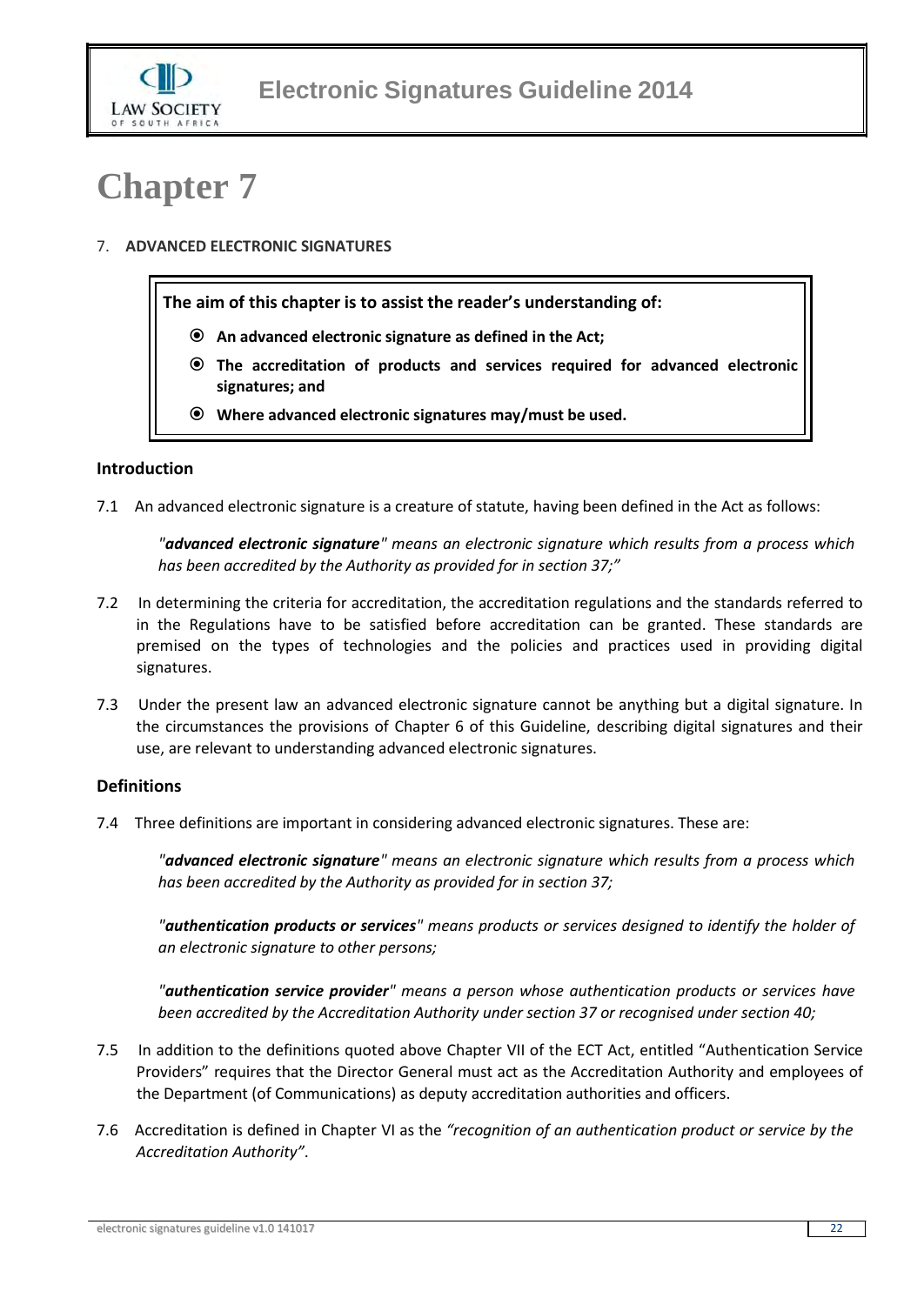

#### **Accreditation**

- 7.7 The wording relating to accreditation is, with respect, confusing. It provides that the Accreditation Authority accredits the authentication products and services in support of electronic signatures. Neither the signatures themselves or the parties using the products and services to provide advanced electronic signatures are actually accredited.
- 7.8 The resolution of this confusion is not assisted by the Certificates of Accreditation granted to date by the South African Accreditation Authority to the only two providers of advanced electronic signatures accredited at the time of writing this Guideline, LawTrust Third Party (Pty) Limited and the South African Post Office. The relevant provision states:

*"The authentication product/service used in support of an electronic signature is hereby accredited as an advanced electronic signature."*

- 7.9 The certificates of accreditation allow for the description of the authenticated products or service to be inserted, but in neither case has this been done.
- 7.10 Against this background the users of products or services in respect of which the certificates of accreditation have been granted have no idea from the Certificate of Accreditation what products and services have been accredited and whether they are in fact the products and services employed by the authentication service providers in providing advanced electronic signatures.
- 7.11 While the South African Accreditation Authority relies on the completion of audits by external experts, its failure to provide meaningful certificates that comply with the provisions of the Act betrays its lack of qualification and expertise in both the technologies necessary for advanced electronic signatures and as the body entrusted with accreditation.
- 7.12 Nonetheless, the fact remains that before accreditation is granted, applicants for accreditation are subject to strict auditing to ensure that they comply with the provisions of ISO21188-2006. In successfully satisfying the audit requirements, the applicants accredited will comply with the criteria and standards generally expected of the providers of reliable digital signatures. At least to this extent accreditation does provide strong assurance from both a commercial and a legal perspective of the reliability of the signatures issued by applicants certified by the accreditation authority.

#### **Criteria for Accreditation**

- 7.13 The Act, in dealing specifically with electronic signatures, in the provisions of Section 38(1), are critical in understanding the requirements of an advanced electronic signature.
	- *"38(1) The Accreditation Authority may not accredit [authentication products or services u](http://www.internet.org.za/ect_act.html#authentication_products_or_services)nless the Accreditation Authority is satisfied that an [electronic signature t](http://www.internet.org.za/ect_act.html#electronic_signature)o which such [authentication](http://www.internet.org.za/ect_act.html#authentication_products_or_services) products [or service](http://www.internet.org.za/ect_act.html#authentication_products_or_services)s relate—*
		- *(a) is uniquely linked to the user;*
		- *(b) is capable of identifying that user;*
		- *(c) is created using means that can be maintained under the sole control of that user; and*
		- *(d) will be linked to the [data](http://www.internet.org.za/ect_act.html#data) or data [message t](http://www.internet.org.za/ect_act.html#data_message)o which it relates in such a manner that any subsequent change of the [dat](http://www.internet.org.za/ect_act.html#data)a or data [message i](http://www.internet.org.za/ect_act.html#data_message)s detectable;*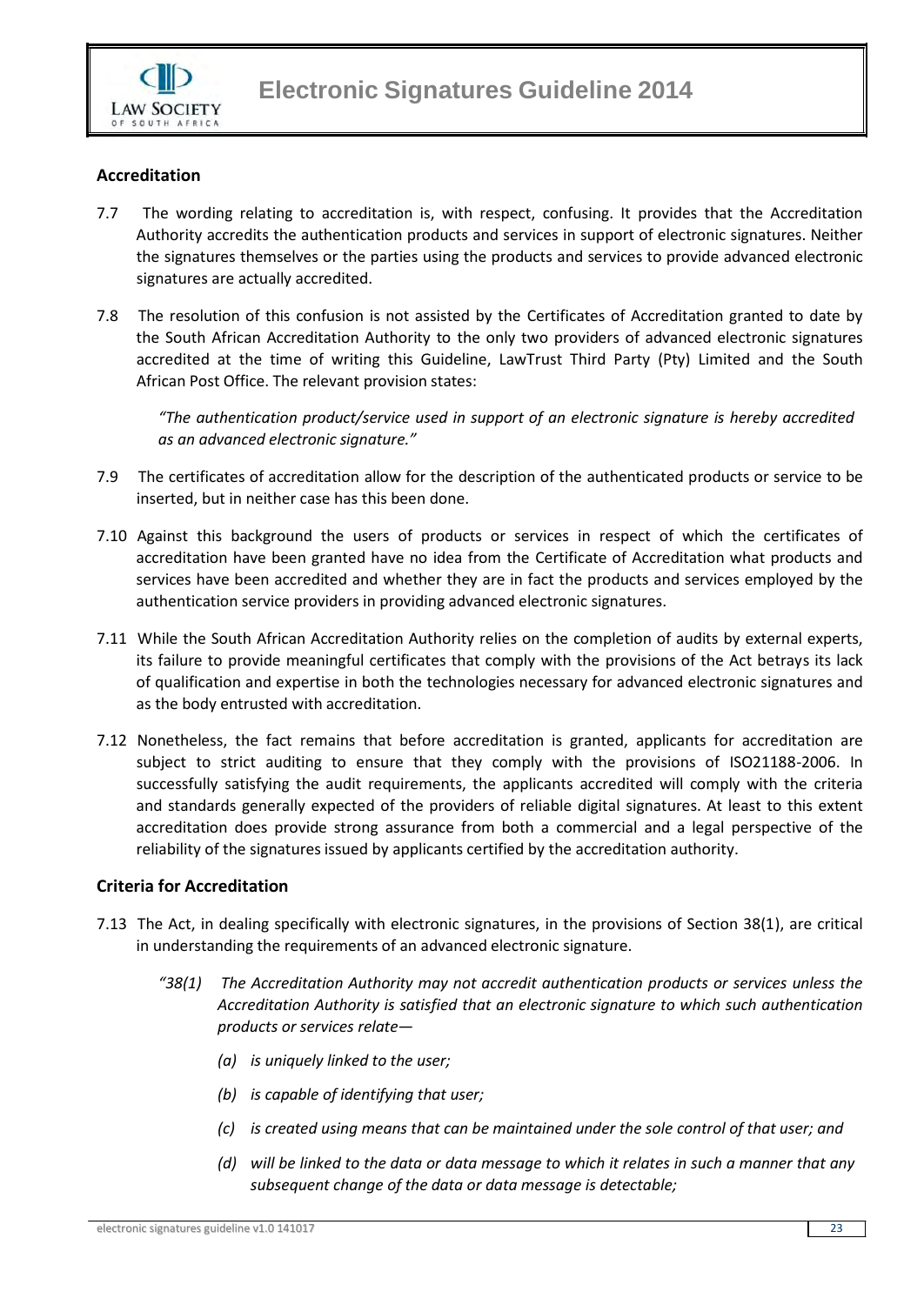

- *(e) is based on the face-to-face identification of the user."*
- 7.14 It is to be noted that these provisions, save for sub-section 38(1)(e) are materially the same as those contemplated in Article 6 of the Uncitral Model Law, which defines reliable signatures and the provisions of Directive 1999/93/EC of the European Parliament in its definition of an advanced electronic signature.
- 7.15 The only difference is the addition in Section 13(1) the ECT Act of the words:

*"(e) is based on face to face identification of the user."*

- 7.16 The issue of face to face identification is dealt with later in this Chapter.
- 7.17 It appears that it is at this juncture that the drafters of the ECT Act regrettably misdirected themselves. In the context of both the Directive and the Uncitral Model Law, reliable signatures as contemplated in the Uncitral Model Law and advanced electronic signatures, as contemplated in the Directive, are the same.
- 7.18 The drafters perverted this intention and caused considerable confusion in failing to recognise the difference between an "advanced electronic signature" and a "qualified certificate" as contemplated in the Directive. A qualified certificate is defined in the Directive as a certificate which meets the requirements laid down in Annexures 1 and 2 of the Directive, which are quoted in their entirety later in this Chapter.
- 7.19 The requirements for qualified certificates are the requirements which are mirrored to a large degree in the criteria for accreditation provided for in the ECT Act, which accreditation allows for the provision of advanced electronic signatures.
- 7.20 Thus it is clear that it would have been far better for the drafters to have properly followed the intent of the Directive. This would have allowed the generally accepted understanding of advanced electronic signatures (or reliable signatures as they are sometimes referred to) have applied to our law. Qualified signatures, in terms of the Directive and a general understanding of electronic signatures in Europe and in the United States, are those which are accredited similarly to the accreditation provided for in the ECT Act by national institutions.
- 7.21 Even the wording "advanced electronic signatures", being applied, as it is in the ECT Act, only to those signatures which are accredited, is misleading. It implies that these signatures are better and more reliable than other signatures. This is simply not true and in fact both the providers of advanced electronic signatures who have been accredited in South Africa use exactly the same technology for digital signatures as they would for advanced electronic signatures. The only difference is the procedural criterion which requires for face-to-face identification with advanced electronic signatures and this may not be required (although in many instances would be followed) in verifying the identity of a subscriber for a digital signature.

#### **Criteria for Qualified Certificates**

7.22 The requirements relating to qualified certificates are set out in Annexes I and II to the Directive, which state:

*"ANNEX I*

*Requirements for qualified certificates*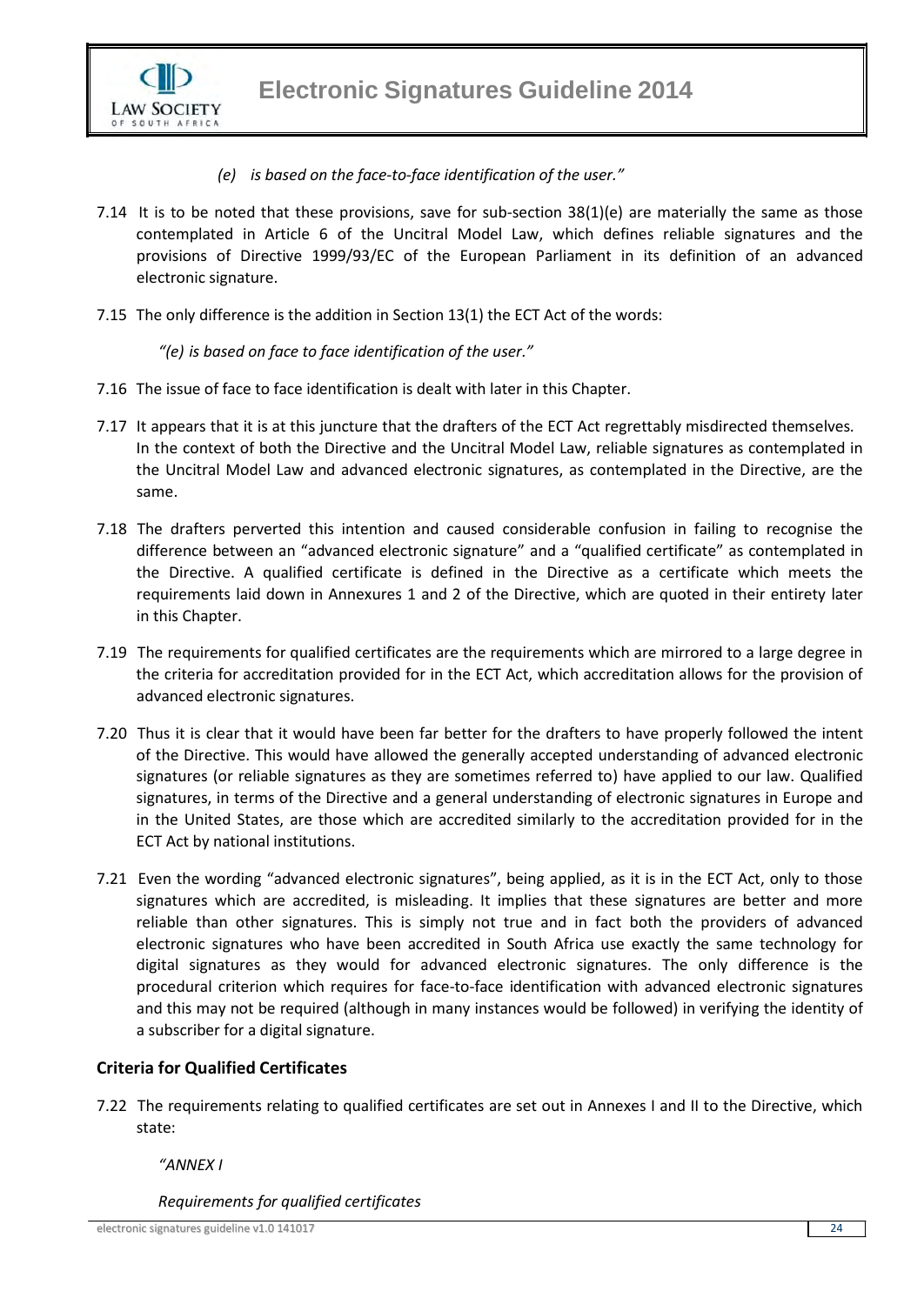

*Qualified certificates must contain:*

- *(a) an indication that the certificate is issued as a qualified certificate;*
- *(b) the identification of the certification-service-provider and the State in which it is established;*
- *(c) the name of the signatory or a pseudonym, which shall be identified as such;*
- *(d) provision for a specific attribute of the signatory to be included if relevant, depending on the purpose for which the certificate is intended;*
- *(e) Signature-verification data which correspond to signature-creation data under the control of the signatory;*
- *(f) An indication of the beginning and end of the period of validity of the certificate;*
- *(g) The identity code of the certificate;*
- *(h) The advanced electronic signature of the certification-service-provider issuing it;*
- *(i) Limitations on the scope of use of the certificate, if applicable; and*
- *(j) Limits on the value of transactions for which the certificate can be used, if applicable."*

*"ANNEX II*

*Requirements for certification-service-providers issuing qualified certificates*

*Certification-service-providers must:*

- *(a) demonstrate the reliability necessary for providing certification services;*
- *(b) ensure the operation of a prompt and secure directory and a secure and immediate revocation service;*
- *(c) ensure that the date and time when a certificate is issued or revoked can be determined precisely;*
- *(d) verify, by appropriate means in accordance with national law, the identity and, if applicable, any specific attributes of the person to which a qualified certificate is issued;*
- *(e) employ personnel who possess the expert knowledge, experience, and qualifications necessary for the services provided, in particular competence at managerial level, expertise in electronic signature technology and familiarity with proper security procedures; they must also apply administrative and management procedures which are adequate and correspond to recognised standards;*
- *(f) use trustworthy systems and products which are protected against modification and ensure the technical and cryptographic security of the process supported by them;*
- *(g) take measures against forgery of certificates, and, in cases where the certification-serviceprovider generates signature-creation data, guarantee confidentiality during the process of generating such data;*

electronic signatures guideline v1.0 141017 25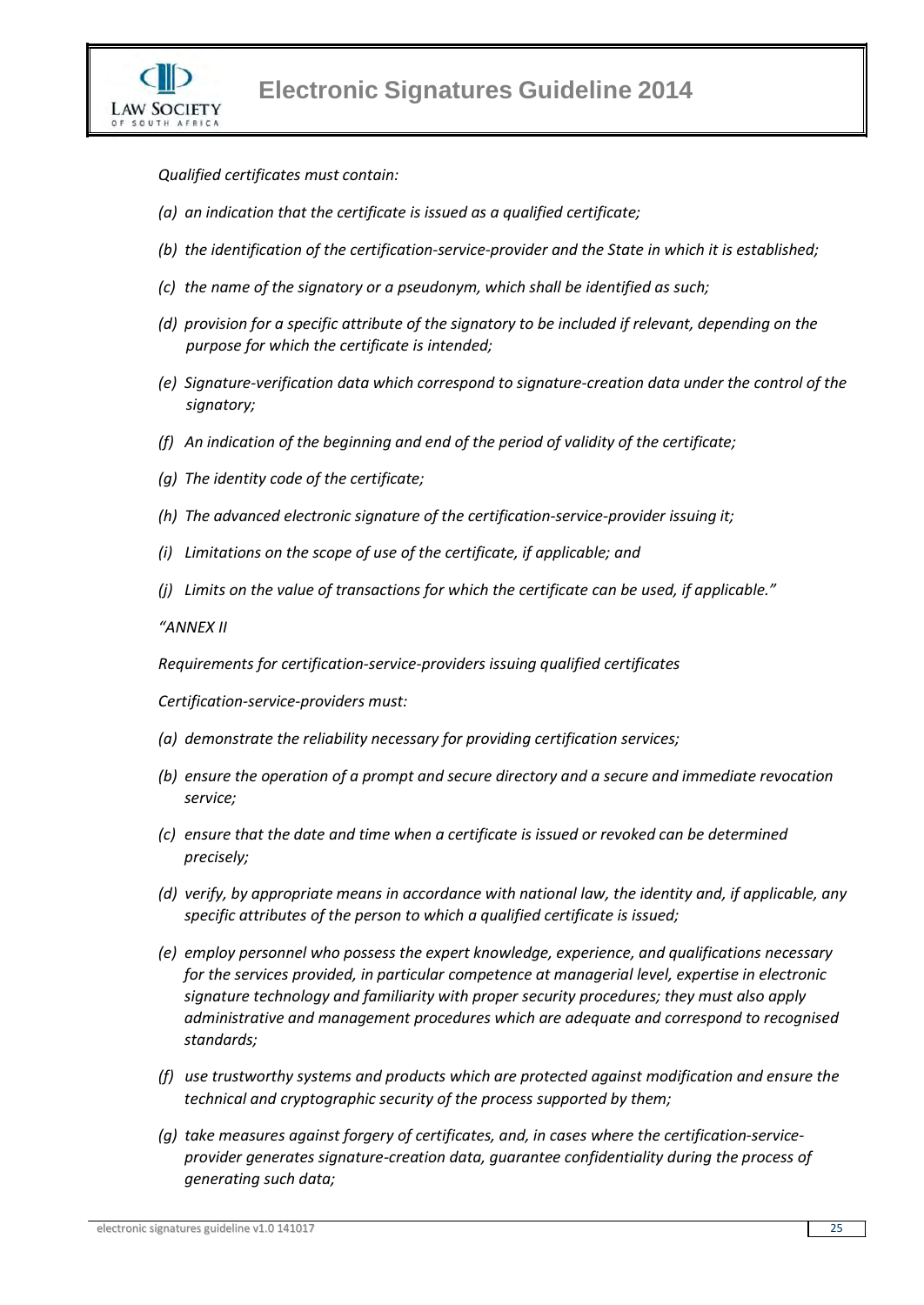

- *(h) maintain sufficient financial resources to operate in conformity with the requirements laid down in the Directive, in particular to bear the risk of liability for damages, for example, by obtaining appropriate insurance;*
- *(i) record all relevant information concerning a qualified certificate for an appropriate period of time, in particular for the purpose of providing evidence of certification for the purposes of legal proceedings. Such recording may be done electronically;*
- *(j) not store or copy signature-creation data of the person to whom the certification-serviceprovider provided key management services;*
- *(k) before entering into a contractual relationship with a person seeking a certificate to support his electronic signature inform that person by a durable means of communication of the precise terms and conditions regarding the use of the certificate, including any limitations on its use, the existence of a voluntary accreditation scheme and procedures for complaints and dispute settlement. Such information, which may be transmitted electronically, must be in writing and in readily understandable language. Relevant parts of this information must also be made available on request to third-parties relying on the certificate;*
- *(l) use trustworthy systems to store certificates in a verifiable form so that:*
	- *only authorised persons can make entries and changes,*
	- *information can be checked for authenticity,*
	- *certificates are publicly available for retrieval in only those cases for which the certificateholder's consent has been obtained, and*
	- *any technical changes compromising these security requirements are apparent to the operator."*

#### **Accreditation Regulations**

7.23 The Accreditation Regulations published by the Department of Communications are not dealt with in any depth in this Guideline, but it is important to note the Public Key Infrastructure (PKI) framework addressed in the Accreditation Regulations. The Accreditation Regulations are replete with references to PKI standards, definitions, practices and policies, including requirement for compliance with SANS21188-1006. Therefore, without considerably rewording it seems impossible that Accreditation Regulations can cater for any other services or technologies, which are not digital signatures.

#### **SANS21188-2006 (Public Key Infrastructure for Financial Services – Practices and Policy Framework)**

- 7.24 This South African National Standard, which mirrors the international organisational standard ISO21188:2006, provides the detail of what is required for the public key infrastructures and against which an applicant will be audited prior to accreditation. As the name of this Standard implies, it is in fact a Public Key Infrastructure that providers of advanced electronic signatures have to comply with to achieve accreditation.
- 7.25 The Standard is onerous and compliance extremely costly. The result is that in many instances adherence to the Standard will provide South Africa with the most expensive "advanced electronic signatures" (or if you will, "qualified certificates") in the world.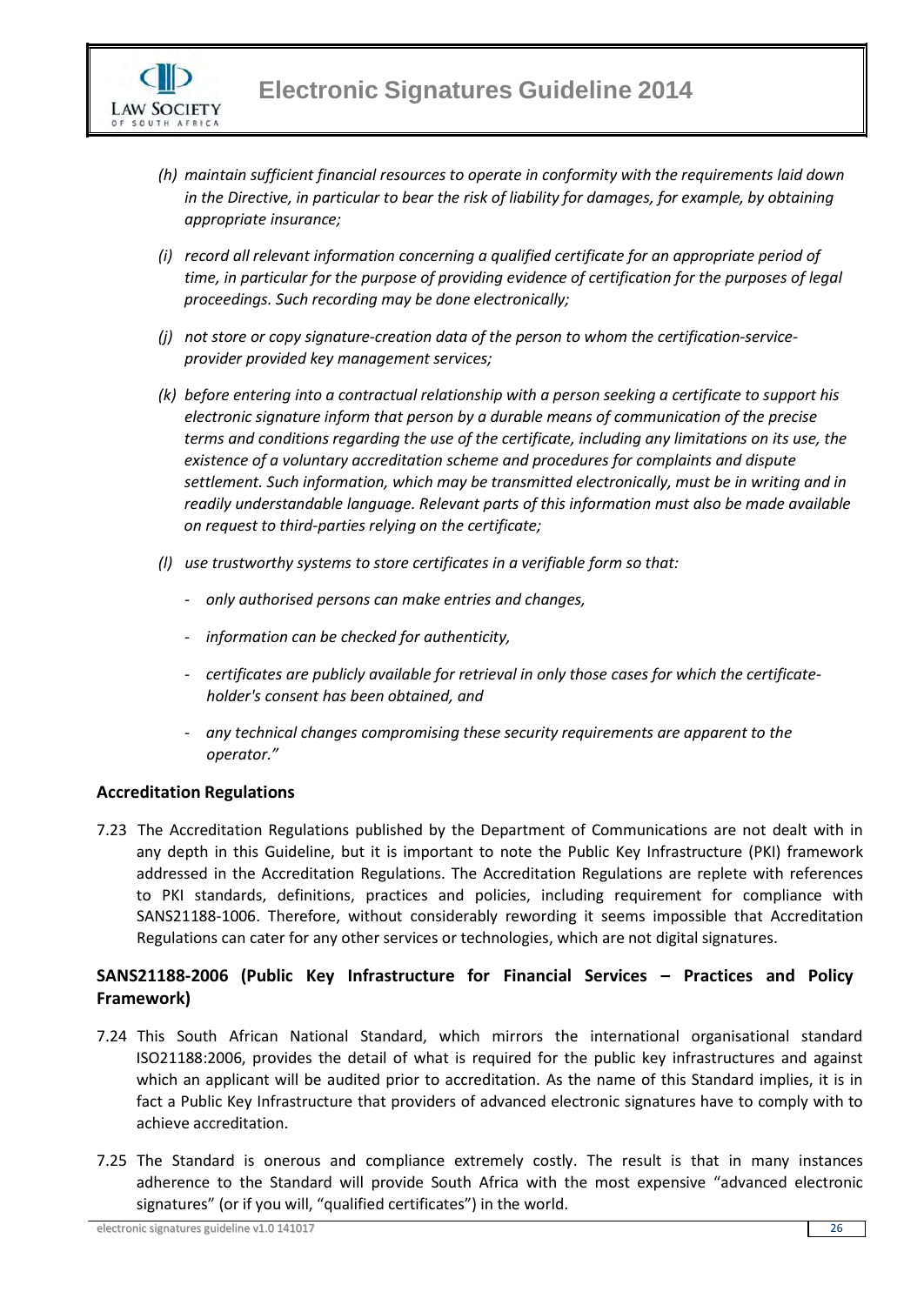

- 7.26 While having strong Standards which govern the reliability of signatures may be desirable, unfortunately the misguided efforts and the Department of Communications will now see South Africa falling outside of generally accepted developments relating to electronic signature infrastructures and the manner in which reliability of electronic signatures, and in particular digital signatures, is judged.
- 7.27 The pity of this is that it defeats one of the primary objectives of the ECT Act, and that is to ensure that our law is harmonised with international development.

#### **Face to Face Identification**

- 7.28 The feature which distinguishes digital signatures or reliable signatures from advanced electronic signatures as defined in our law is the element of face to face authentication. Section 38(1) was initially drafted without this element. However, Parliament was persuaded by the South African Post Office (SAPO) to include the provision. The argument advanced at the time was that SAPO had a greater footprint than any other entity in South Africa and were therefore best able to deal with the authentication of identity of applicants and link the applicants to digital certificates inherent in digital certificates.
- 7.29 While perhaps the intention of SAPO was honourably, it is also demonstrably self-serving. Regrettably SAPO has proved unable to deliver on its promises and at the time of writing, some 11 years after the promulgation of the Act, the face to face identification, and the ability to obtain an advanced electronic signature from any post office in the Republic of South Africa, remains a pipe dream.
- 7.30 It also disqualifies from the realm of advanced electronic signatures other mechanisms of identification which may be as secure as face to face identification. The result is that in many instances where modern technologies allow for the positive identification of a potential user, these may (unless they can be shown to constitute a face to face identification) be excluded from electronic signatures capable of enjoying accreditation as advanced electronic signatures.

#### **Review of the Law**

- 7.31 It is submitted that our law will benefit from a review of the provisions relating to electronic signatures, and in particular advanced electronic signatures. The fact is that qualified signatures, the equivalent of what is intended by advanced electronic signatures in South Africa, failed in other jurisdictions and the recognition that governments will not control signatures (while they may require reliable signatures to be used by virtue of law) and that the market will determine the most suitable mechanisms of signature currently prevails.
- 7.32 If this is not addressed the danger exists that the unwary, using signatures which satisfy all of the functions of advanced electronic signature as defined in the Accreditation Regulations, may be disqualified from using alternative technologies.
- 7.33 Further, one of the most fundamental criteria in our modern world, and particularly in our modern commercial world, where dealings with all jurisdictions are required, is the harmonisation of our law. Our law of electronic signature as it stands does violence to generally accepted concepts of electronic signatures and advanced electronic signatures globally.
- 7.34 While not wishing to elaborate further on the failings of the ECT Act in this regard, it is believed that South Africa will benefit immeasurably from the review of the provisions relating to electronic signatures in the ECT Act, and a realignment to generally accepted international practice in this regard.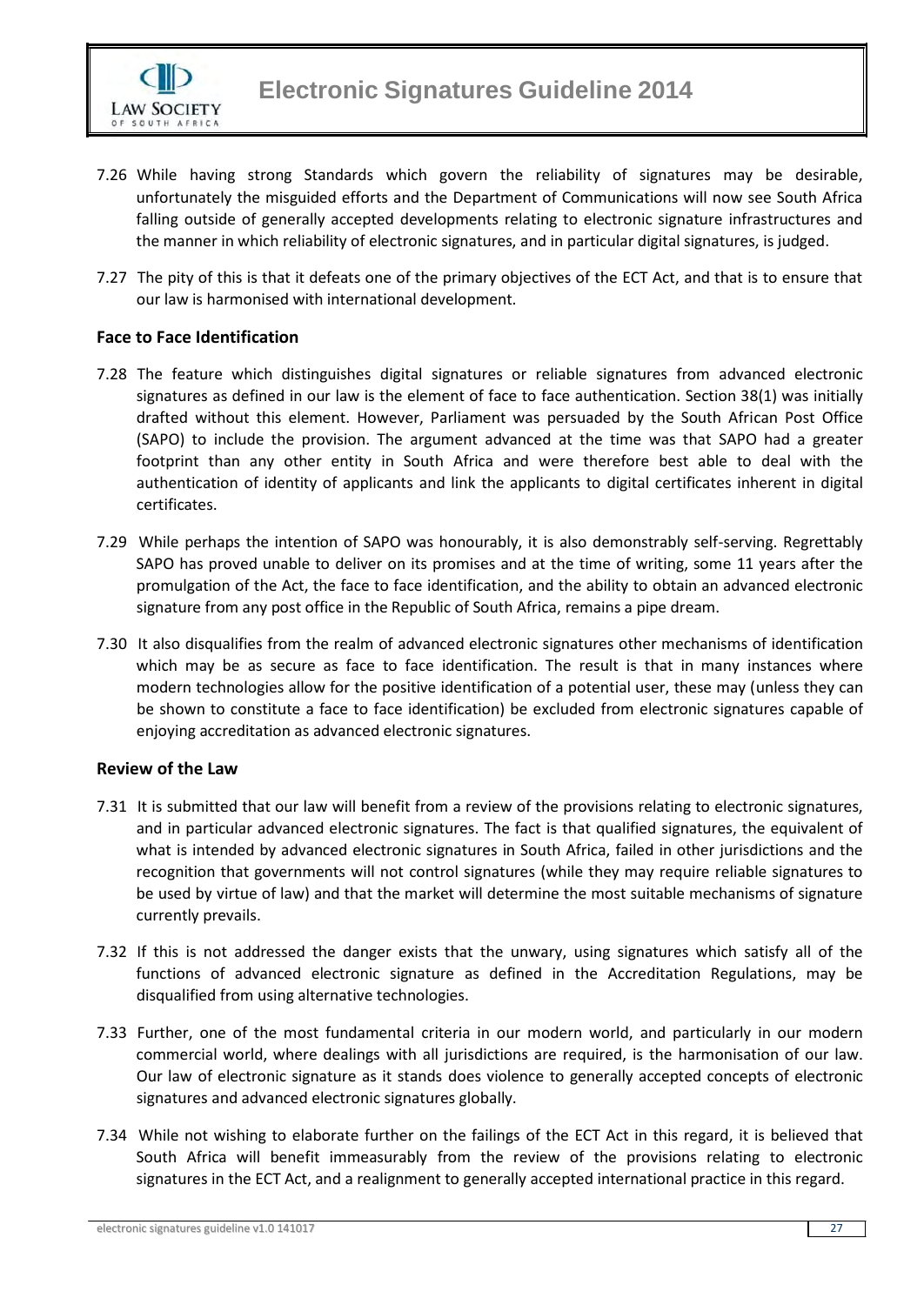

#### 8. **THE IMPORTANCE OF ELECTRONIC SIGNATURES FOR ATTORNEYS IN SOUTH AFRICA**

**The aim of this chapter is to assist attorneys in:**

- **Understanding the importance of electronic signatures in practice;**
- **The initiatives of the LSSA in the provision of advanced electronic signatures to attorneys;**
- **The importance of electronic signatures in the interaction with government departments; and**
- **How attorneys must commit themselves in embracing the use of electronic signatures.**

#### **Introduction**

- 8.1 There is little doubt that an attorney cannot function and complete his or her daily tasks without the use of signatures. Therefore, as we migrate from a paper and text environment to electronic environments, the necessity for understanding the implications of using electronic signatures and their functionality needs to be learnt until it becomes as intuitive as the use of manuscript signatures.
- 8.2 In our interaction with government institutions, the security provided by manuscript signatures and the way that manuscript signatures are required to be applied will be replaced by electronic signatures in the form at least of digital signatures and probably advanced electronic signatures. As this becomes an increasing reality, the need for the attorneys' profession to establish a Public Key Infrastructure framework facilitating the attorney's use of digital signatures and advanced electronic signatures, becomes more urgent.
- 8.3 It is also true that increasingly our clients will require the use of reliable signatures, ensuring the integrity and confidentiality of communications and records and authenticating the identity of the signatory.

#### **The LSSA's Initiatives**

- 8.4 The LSSA is currently investigating the establishment of a public key infrastructure facilitating the use of electronic signatures by attorneys. It has engaged with the only two service providers that have been accredited and are capable of providing advanced electronic signatures in South Africa at the time of writing. The reason is that under our law as it currently stands, advanced electronic signatures are required by law when dealing with the electronic communications and records which may in the future be used in our courts in legal proceedings. They will also be required in prospective eCadastre electronic registration systems which are being investigated by the Department of Land Affairs. So too will advanced electronic signatures be necessary to allow attorneys to communicate with the Master of the High Court once the development of electronic infrastructures and interfaces allow this.
- 8.5 However, the establishment of the proper use of advanced electronic signatures by attorneys will not happen overnight. An appropriate infrastructure must be developed to authenticate the identity and the credentials of an attorney acting in a particular capacity. For example an attorney may sign a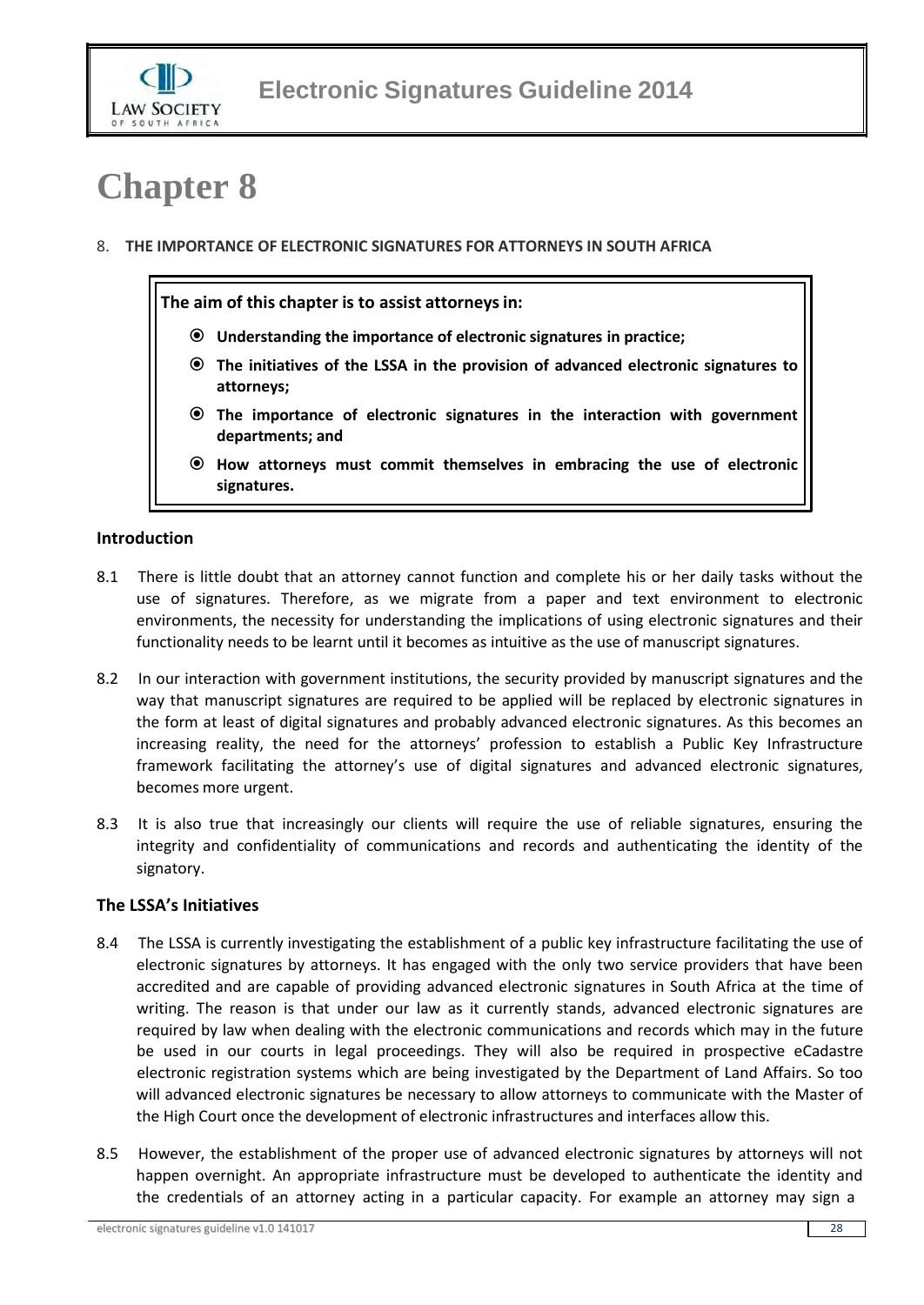

**Electronic Signatures Guideline 2014**

pleading but unless qualified as a conveyancer, it will not be competent for the same person to sign a deed being lodged in the Deeds Office. It is also important to highlight the attorney's duty of confidentiality and therefore the importance of ensuring confidentiality in electronic communications between attorneys and between attorneys and their clients. Without the provision of digital signatures within an appropriate Public Key Infrastructure this cannot happen.

8.6 In order to prepare properly for the facilitation of advanced electronic signatures in the future, pilot projects have been planned to enable an assessment of the advantages and potential difficulties of the use of advanced electronic signatures in electronic communication and information systems currently used by attorneys.

#### **Laws and Rules**

8.7 Currently laws, regulations and rules developed for use in paper and text environments may create barriers to the use of electronic signatures by attorneys. These too have to be considered and recommended amendments or alternatively parallel sets of rules considered and implemented to ensure that they are appropriate to the intended use of electronic communications and signature. This is one of the aims of pilot projects which are contemplated.

#### **Registration Authority**

- 8.8 From a perspective of advanced electronic signatures the face to face identification of attorneys needs to be carefully considered. Currently the Provincial Law Societies are custodians of databases relating to the information of attorneys, conveyancers and notaries public. It will be necessary to consolidate all of the databases into a single database for the purpose of providing information required in digital certificates which assure the identity of the signatory.
- 8.9 This will be investigated and dealt with in pilot projects contemplated by the LSSA.

#### **Security**

- 8.10 For many hundreds of years we have developed security measures around physical documents and manuscript signatures. The functional equivalent of these security measures have to be considered in moving into the electronic environment. This will place an obligation on attorneys to understand how to use signatures appropriately and the security measures that are essential to ensure that the functions that we commonly associate with manuscript signatures are inherent in electronic signatures.
- 8.11 Attorneys are urged to not only read the LSSA Guideline on Information Security, but to also learn and implement the control measures that are necessary to establish and maintain appropriate security in the electronic world of the information society.

#### **Protection of Personal Information**

8.12 The Protection of Personal Information Bill, once enacted, will be the first instance in our law that we are statutorily required to provide information security in providing the personal information of our clients. The use of electronic signatures (and associated encryption technologies) will significantly advance the security of our electronic communications and also the storage of information electronically.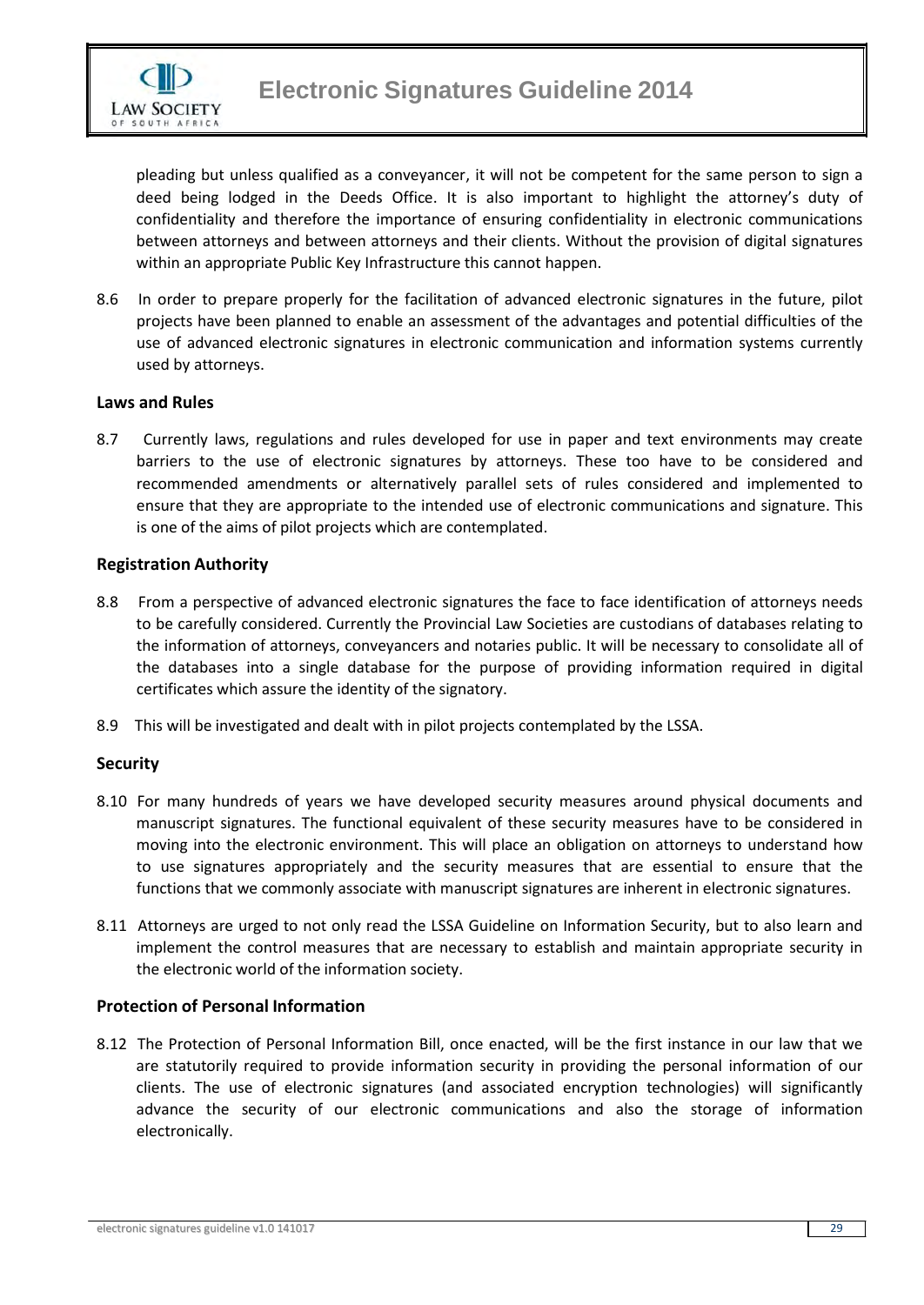

#### **Conclusion**

8.13 As the world moves at an accelerated pace in its embrace of information and communications technologies, the importance of signatures in the life of an attorney will not diminish, it will simply change. The sooner attorneys both understand and begin to use electronic signatures correctly, the more likely they are to unlock the many advantages that electronic communications and information technologies hold for the profession.